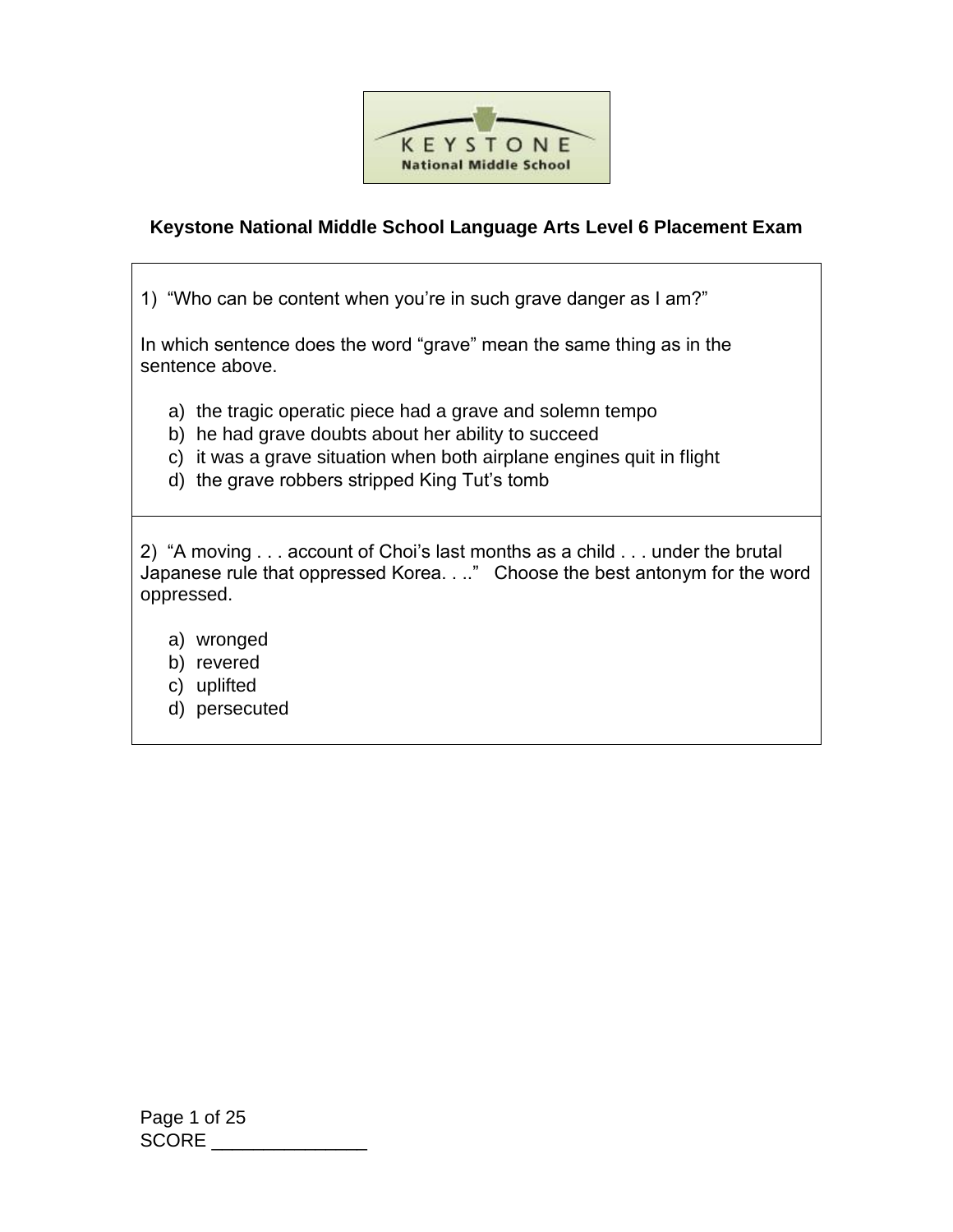3) When he came into the main room, he stopped for a moment and shivered. He looked over at the flickering flames in the fireplace, and then saw that there was no more wood next to the chimney. He would have to go out to the shed and get some more. He took a long look out the window and watched the light rain falling on the few sad, yellow leaves still clinging to the oak trees. It almost looked like it was going to turn to snow. "Well," he thought, "that wood is not going to get in here by itself." He lifted the latch on the front door and had almost opened it when he remembered. He reached over toward the corner and picked up his musket, checking to make sure it was ready to fire before opening the door.

What could you gather from this paragraph?

- a) whether the man was alone
- b) the season of the year
- c) the historical time period
- d) both b and c

4) Once upon a midnight dreary, while I pondered weak and weary, (line 1) Over many a quaint and curious volume of forgotten lore, (line 2) While I nodded, nearly napping, suddenly there came a tapping, (line 3) As of some one gently rapping, rapping at my chamber door. (line 4) `'Tis some visitor,' I muttered, tapping at my chamber door - (line 5) Only this, and nothing more.' (line 6)

What two lines in this famous poem by Edgar Allen Poe best create a mood of mystery?

- a) line 2 and line 3
- b) line 1 and line 3
- c) line 2 and line 4
- d) line 2 and line 6

Page 2 of 25 SCORE \_\_\_\_\_\_\_\_\_\_\_\_\_\_\_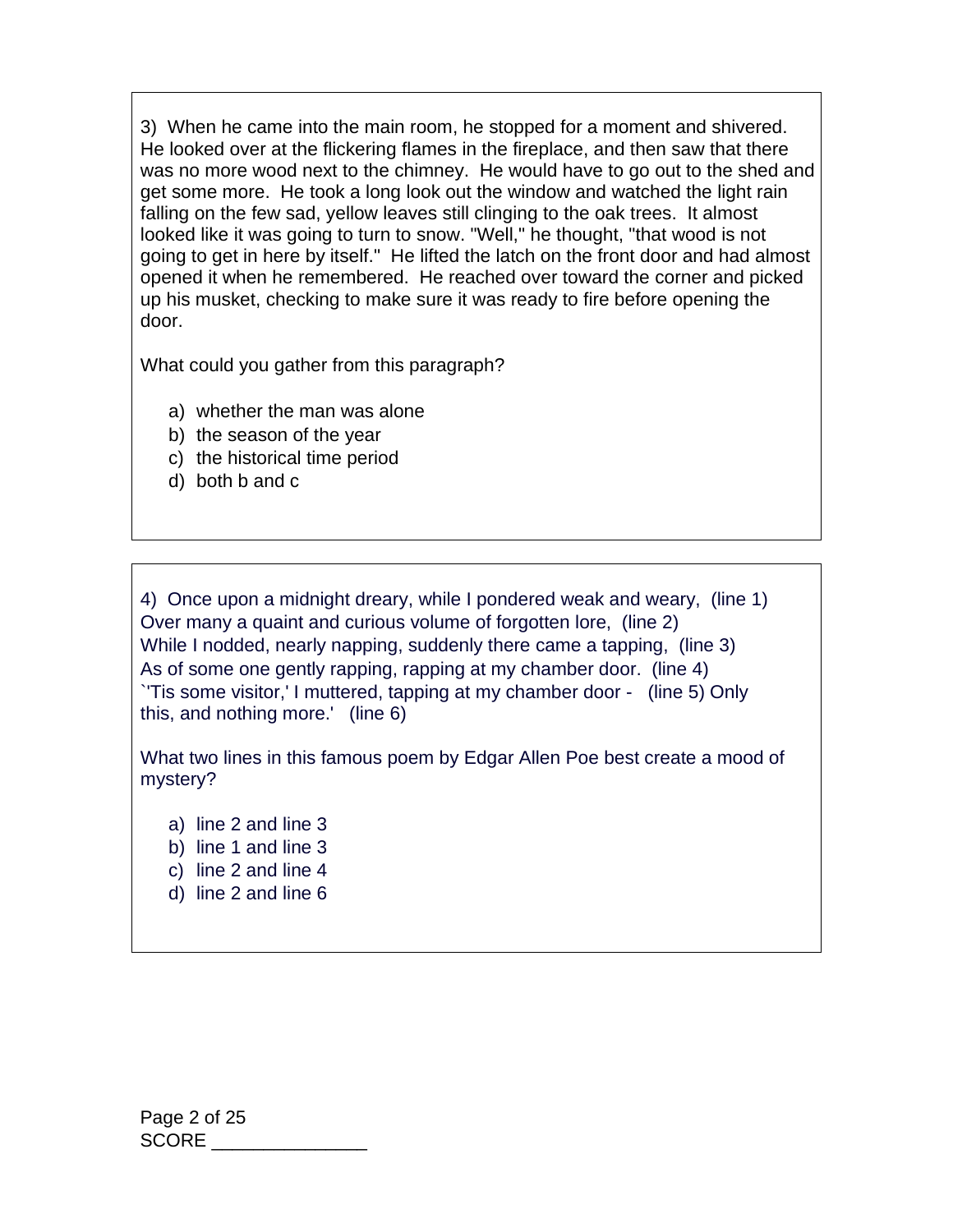Read the following paragraph and answer questions 5 through 7.

Although some young people think it looks cool, smoking is a deadly addiction. Most smokers begin smoking at an early age--before high school--when they think they need to be tough or cool with their friends. Little do they know that the toxins and poisons they are inhaling can kill them within a matter of years. Some smokers die from smoking-related diseases as young as 25. Those who survive longer suffer from bad breath, coughing, fatigue, and smelly clothes. Smoking doesn't make people look cool, it makes them unattractive.

- 5) What was the author's purpose for writing this paragraph?
	- a) to inform
	- b) to entertain
	- c) to compare
	- d) to analyze
- 6) Which phrase makes a generalization that smoking is bad?
	- a) although some young people think it looks cool . . .
	- b) . . . smoking is a deadly addiction.
	- c) most smokers begin at an early age.
	- d) they think they need to be tough and cool . . .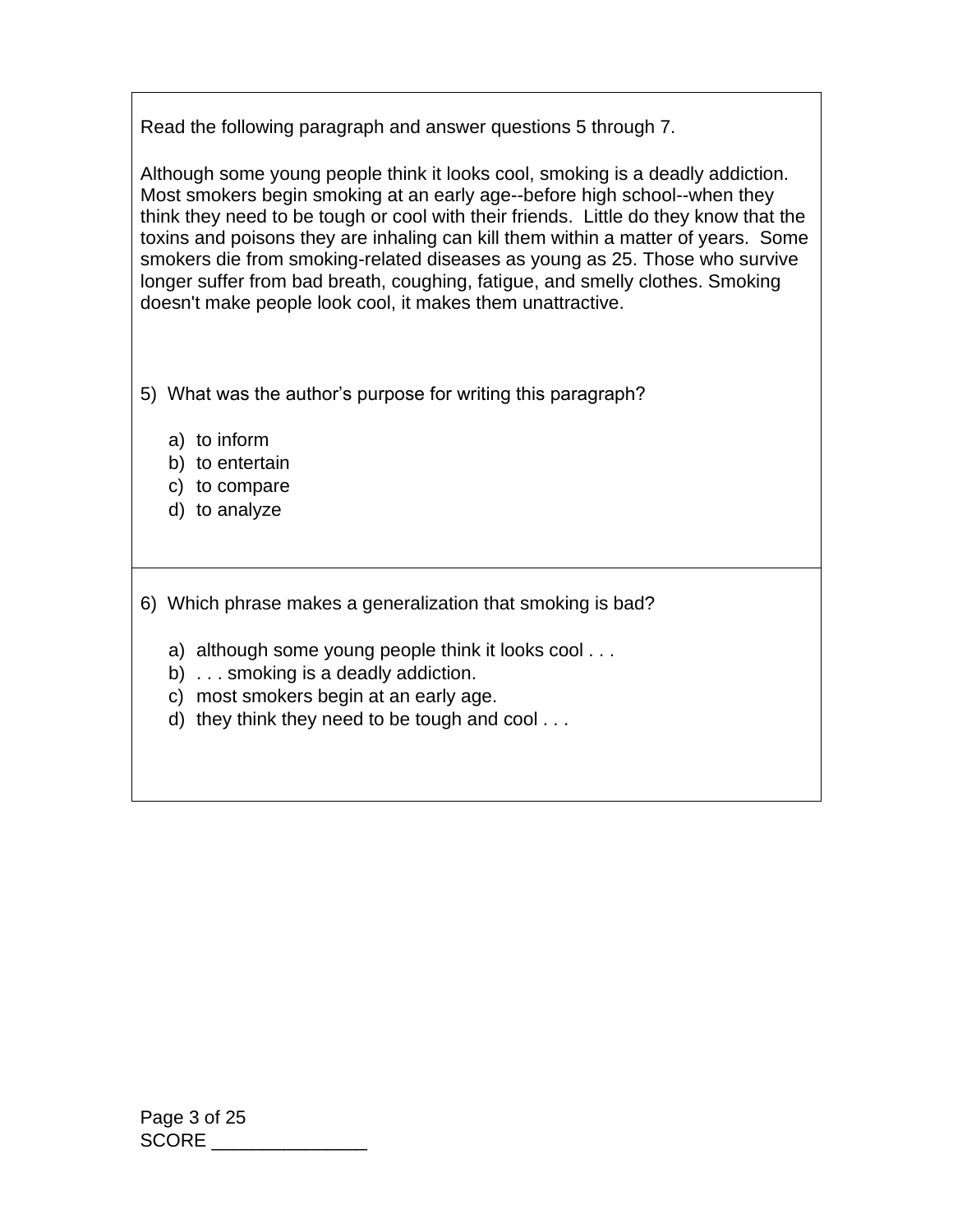7) In this paragraph, some facts are stated, and some opinions are given. Which of these is an opinion?

- a) most smokers begin smoking at an early age
- b) some smokers die from smoking-related diseases as young as 25
- c) those who survive longer suffer from bad breath, coughing, fatigue, and smelly clothes
- d) smoking doesn't make people look cool, it makes them unattractive

Read the paragraph and answer questions 8 and 9.

When he came into the main room, he stopped for a moment and shivered. He looked over at the flickering flames in the fireplace, and then saw that there was no more wood next to the chimney. He would have to go out to the shed and get some more. He took a long look out the window and watched the light rain falling on the few sad, yellow leaves still clinging to the oak trees. It almost looked like it was going to turn to snow. "Well," he thought, "that wood is not going to get in here by itself." He lifted the latch on the front door and had almost opened it when he remembered. He reached over toward the corner and picked up his musket, checking to make sure it was ready to fire before opening the door.

- 8) What could you conclude from this paragraph?
	- a) whether the man was alone
	- b) the season of the year
	- c) the historical time period
	- d) both b and c

Page 4 of 25 SCORE \_\_\_\_\_\_\_\_\_\_\_\_\_\_\_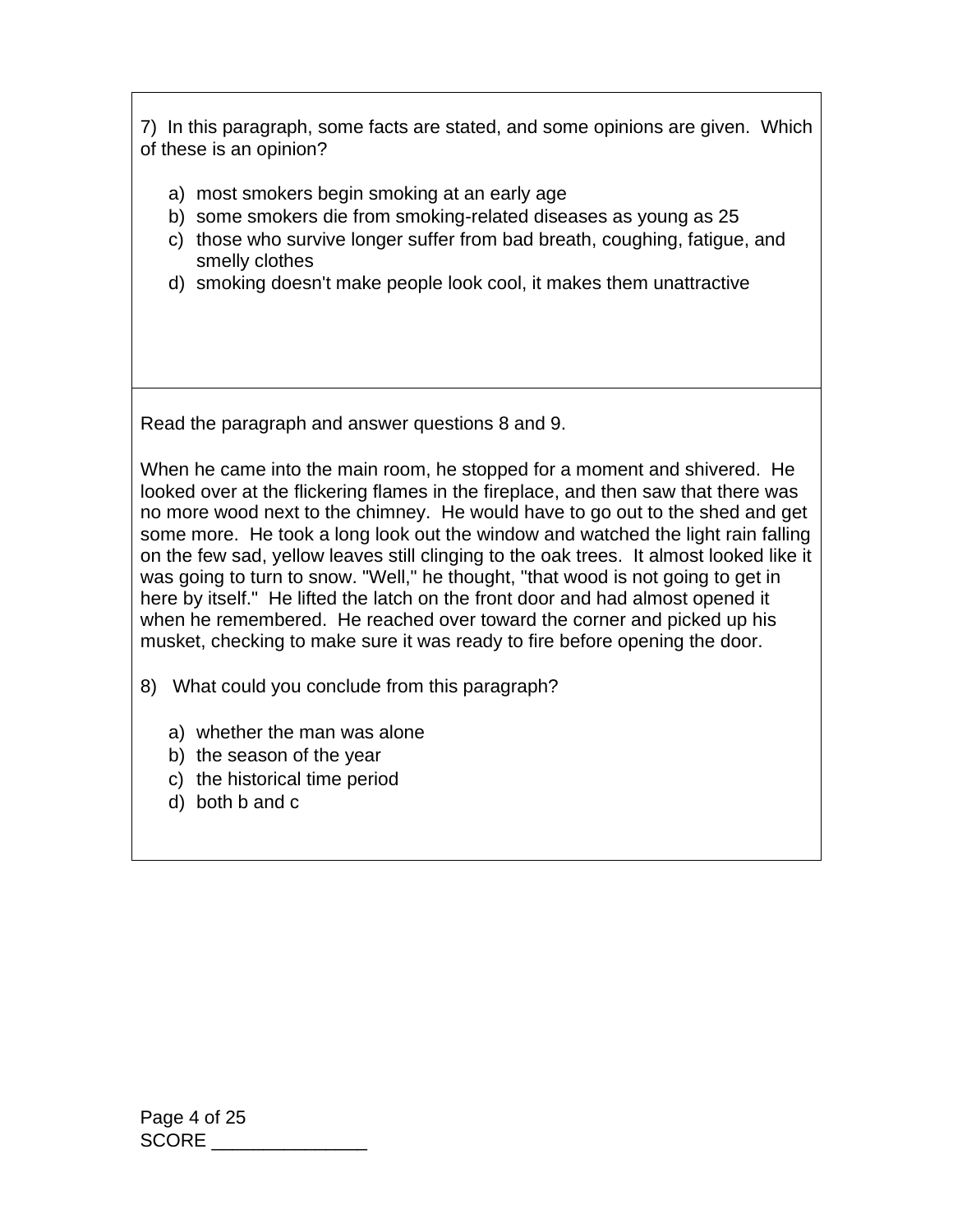9) From what sentence could you conclude that the man feared danger?

- a) when he came into the main room, he stopped for a moment and shivered
- b) he would have to go out to the shed and get some more
- c) he took a long look out the window and watched the light rain falling on the few sad, yellow leaves still clinging to the oak trees
- d) he reached over toward the corner and picked up his musket, checking to make sure it was ready to fire before opening the door

Read the paragraph and answer questions 10 through 12.

The ancient Romans spoke a language called Latin. Although no people speak Latin as their primary language today, many people still study it so they can read Roman writing. Latin has also been closely associated with the Roman Catholic Church, which until recently still held its religious services, or masses, in Latin. Many modern languages, especially Spanish and French, evolved from Latin. You saw earlier that English came partly from French, and many words in English also started with the Catholic Church. It should not be surprising, then, to learn that many of our words come from Latin.

- 10) The main idea of this paragraph is:
	- a) the ancient Romans spoke a language called Latin
	- b) Latin has also been closely associated with the Roman Catholic Church
	- c) many modern languages, especially Spanish and French, evolved from Latin
	- d) it should not be surprising, then, to learn that many of our words come from Latin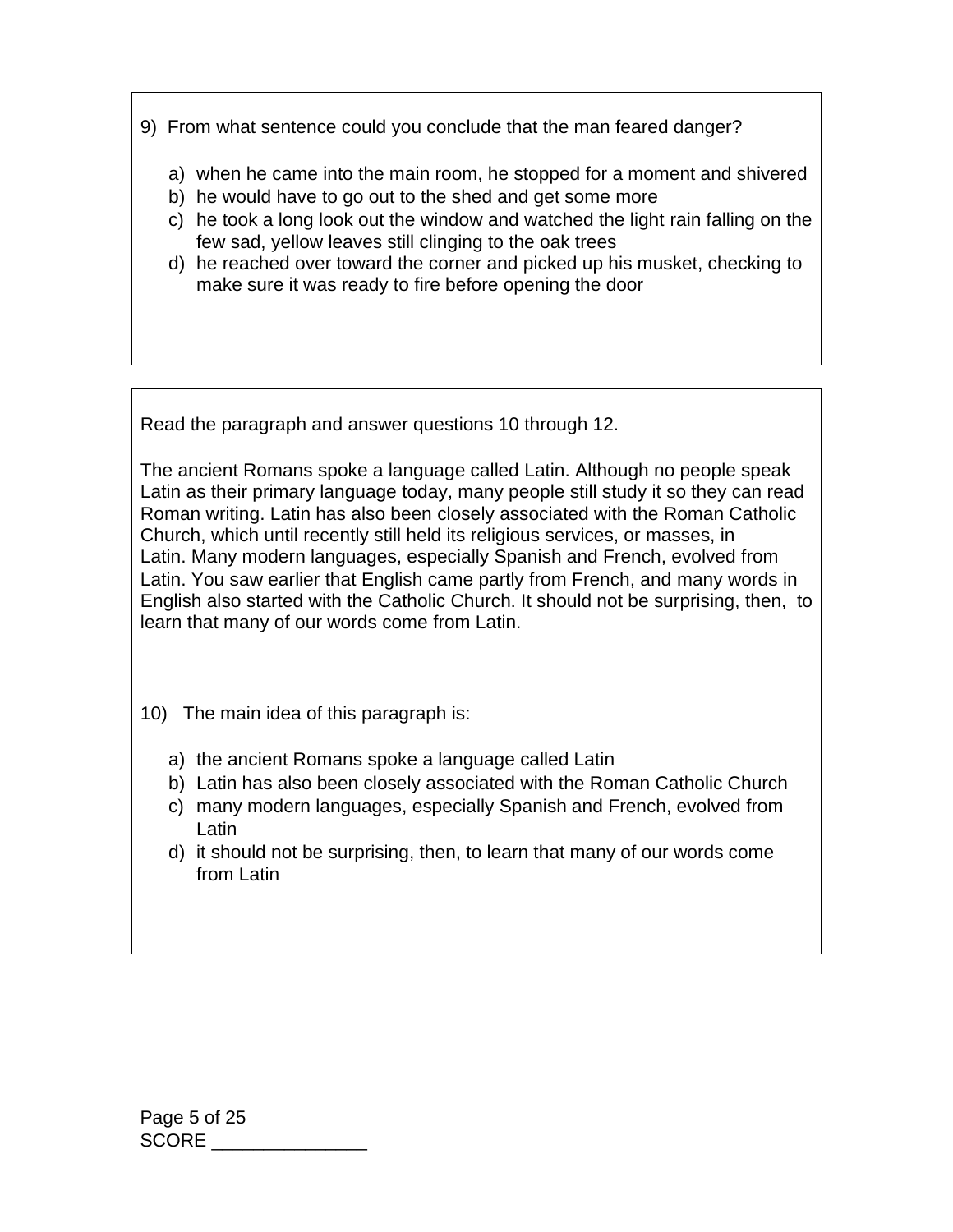11) As used in the second sentence above, "primary language" means

- a) elementary language
- b) first language
- c) spoken language
- d) best language

12) Three of the following statements can be gathered. Which statement cannot be gathered?

- a) if you travel to Rome, you will not hear Latin spoken
- b) English is a modern language
- c) only Roman Catholic priests need to study Latin
- d) some of our words came from the Roman Catholic Church.

Read this paragraph and answer questions 13 through 16.

I am so very, very happy that we live in a country where commercials rule the airwaves that I can hardly describe my joy. Here I am, watching a suspenseful scene, with the hero about to turn the corner where the bad guy is waiting to do him in. The tension is mounting, and I am gripped by fear. Luckily, I am interrupted by a message telling me how nice my house would smell if I used a new brand of kitty litter. That is followed by seven or eight messages about deodorant, soft drinks, paper towels, and a cream that will grow my hair back, in case it ever starts to fall out. This saves me from getting too caught up in the story. It also helps me develop a stronger memory. When we finally get back to the show, I have to remember exactly what was happening when we left the action, so very long ago. Yes, commercials provide a valuable service to the American television viewer.

13) In the paragraph above, the meaning of the word "caught" is the same as it is in the sentence below:

- a) he became caught in a trap which he had set for skunks
- b) she caught her plane with only minutes to spare
- c) I caught the Asian flu on my trip to Japan last year
- d) that girl was striking; she really caught my attention

Page 6 of 25 SCORE \_\_\_\_\_\_\_\_\_\_\_\_\_\_\_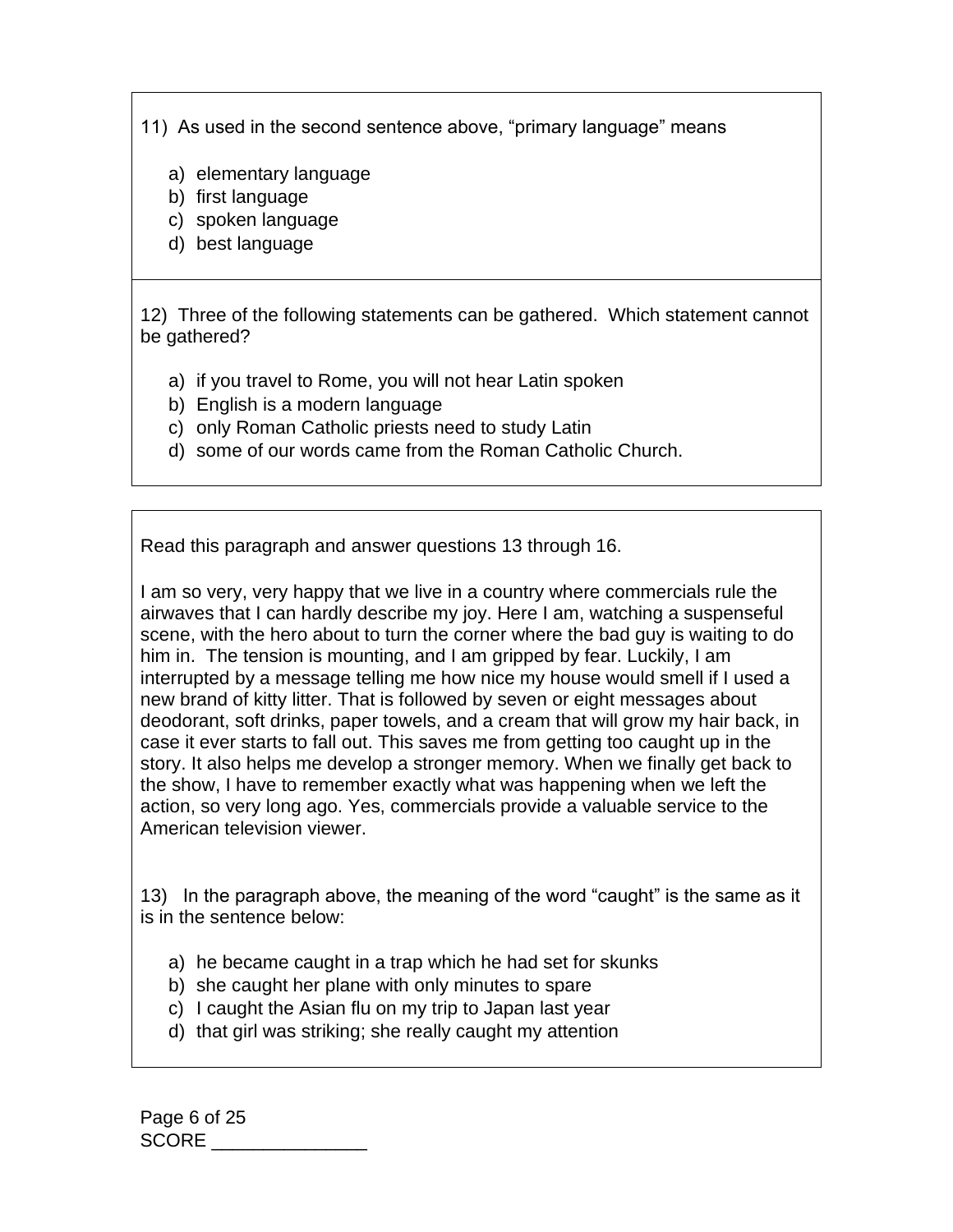14) What is the implied main idea of this paragraph?

- a) too many TV commercials interrupt the flow of the story
- b) commercials are a valuable service to the viewer
- c) soft drinks, paper towels, hair cream, and kitty litter are frequently advertised in TV commercials
- d) commercials should not be allowed on TV

15) Three of these phrases from the paragraph above show exaggeration or bias. One states a fact. Which one is a factual statement?

- a) I am so very, very happy that we live in a country where commercials rule the airwaves . . .
- b) . . . I can hardly describe my joy
- c) . . . I am interrupted by a message telling me how nice my house would smell if I used a new brand of kitty litter
- d) this saves me from getting too caught up in the story

16) In this paragraph, the writer uses bias through

- a) inference
- b) sarcasm
- c) persuasion
- d) generalizations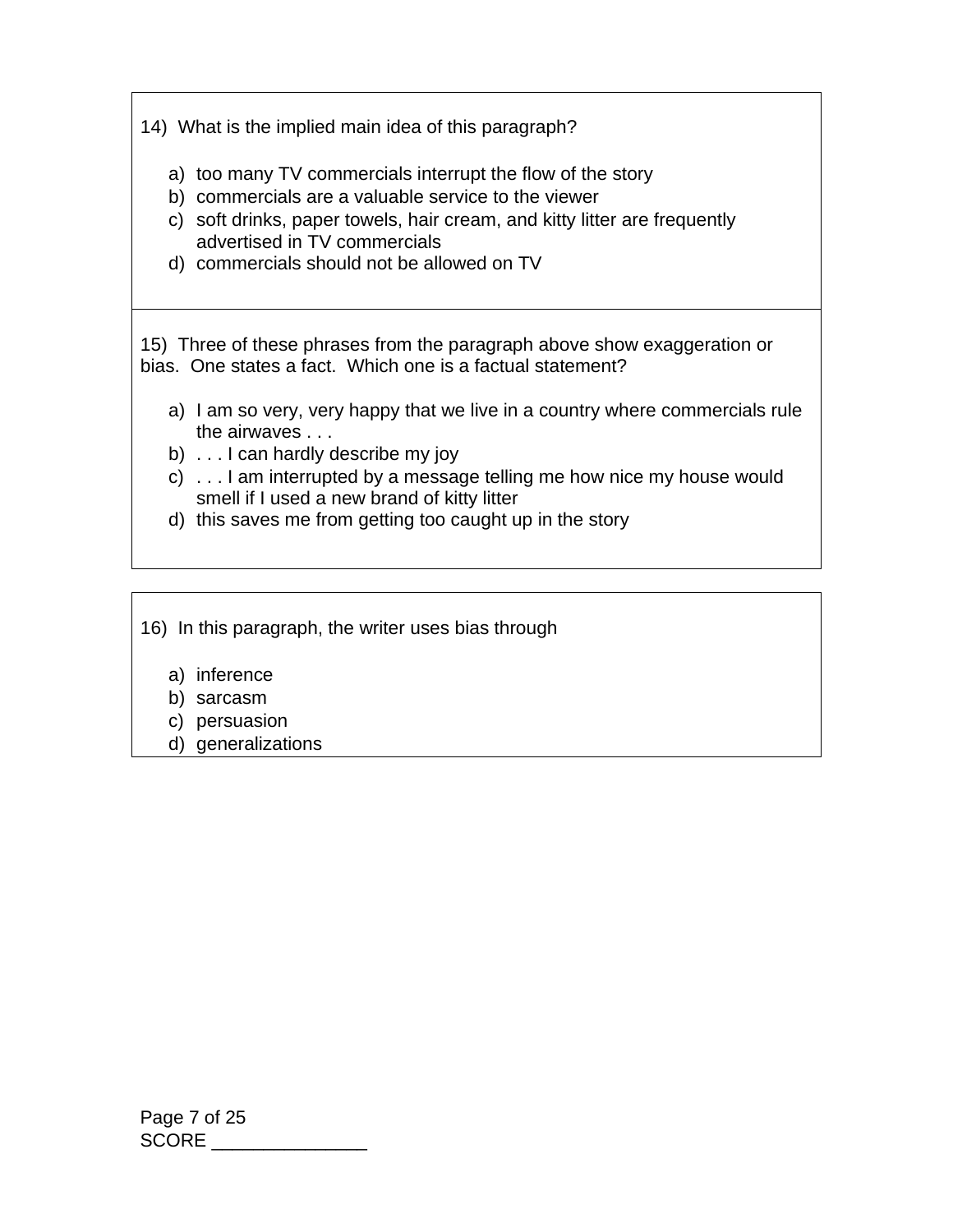17) Read the first verse of The Raven and answer this question.

Once upon a midnight dreary, while I pondered weak and weary, (line 1) Over many a quaint and curious volume of forgotten lore, (line 2) While I nodded, nearly napping, suddenly there came a tapping, (line 3) As of some one gently rapping, rapping at my chamber door. (line 4) `'Tis some visitor,' I muttered, tapping at my chamber door - (line 5) Only this, and nothing more.' (line 6)

What two lines in this famous poem by Edgar Allen Poe best create a mood of mystery?

- a) line 2 and line 3
- b) line 1 and line 3
- c) line 2 and line 4
- d) line 2 and line 6

Read the paragraph from Briar Rose (or Sleeping Beauty) and answer questions 18, 19 and 20.

But now the hundred years were just passed, and the day was come when BriarRose was to wake again. So when the king's son went up to the briars, they were just great beautiful flowers that opened of their own accord and let him through unhurt; and behind him they closed together as a hedge again. In the yard he saw the horses and the mottled hounds lying and sleeping; on the roof perched the doves, their heads stuck under their wings; and when he came into the house the flies were sleeping on the wall, in the kitchen the cook still held up his hand as though to grab the boy, and the maid was sitting before the black hen that was to be plucked.

18) In this paragraph from the story, the implied main idea is

- a) today is the day Briar Rose and her kingdom will wake up
- b) the hundred years spell has passed
- c) everything in the kingdom is just as it was when Briar Rose fell asleep
- d) the king's son was able to get through the briars to save Briar Rose and her kingdom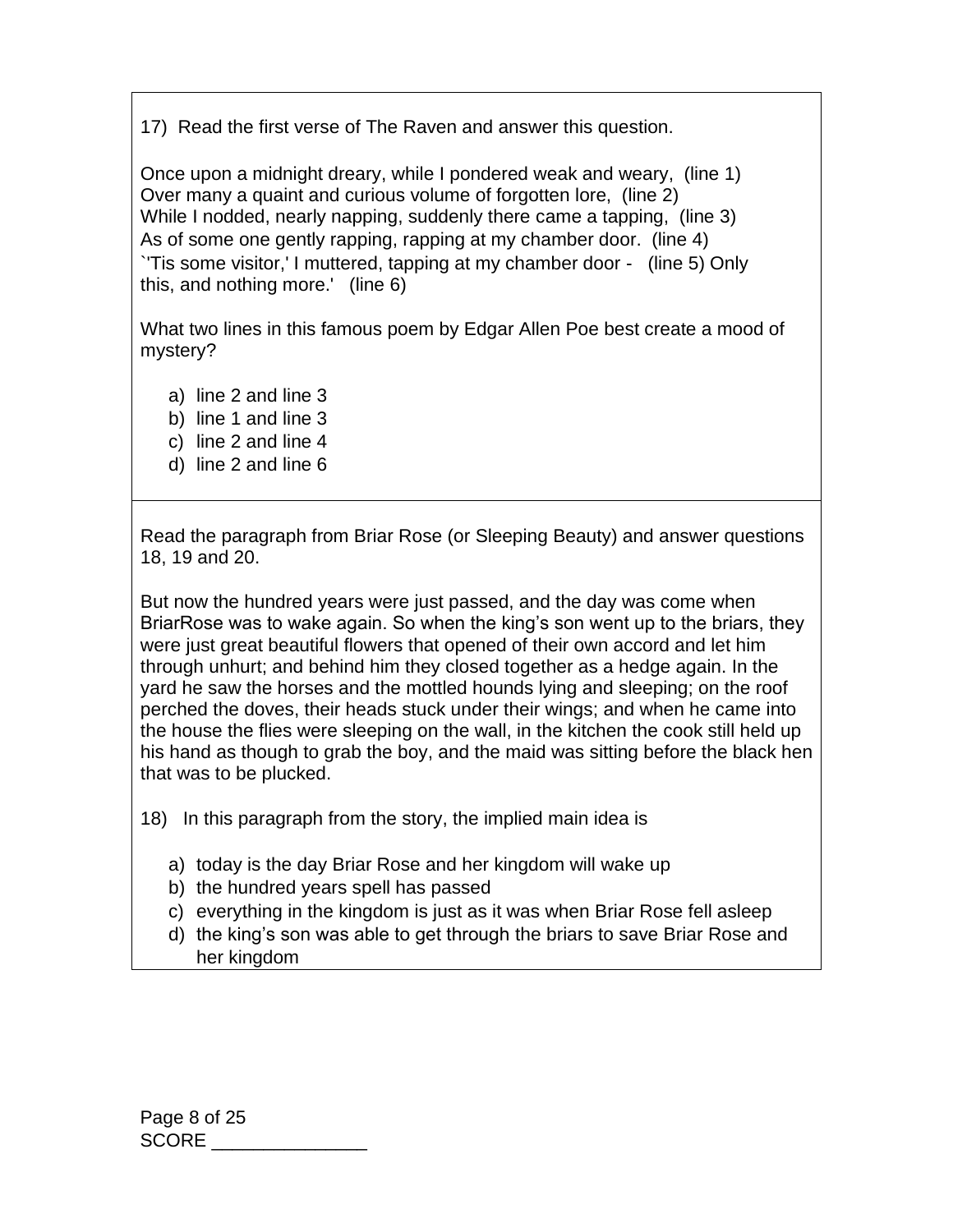19) Details that support the main idea in the above paragraph include all except

- a) in the yard he saw the horses and the mottled hounds lying and sleeping; on the roof perched the doves, their heads stuck under their wings . . .
- b) ... in the kitchen the cook still held up his hand as though to grab the boy
- c) .. . and the maid was sitting before the black hen that was to be plucked.
- d) so when the king's son went up to the briars, they were just great beautiful flowers that opened of their own accord and let him through unhurt . . .
- 20) The genre or fictional type of the story of Briar Rose is
	- a) science fiction
	- b) fantasy
	- c) drama
	- d) historical fiction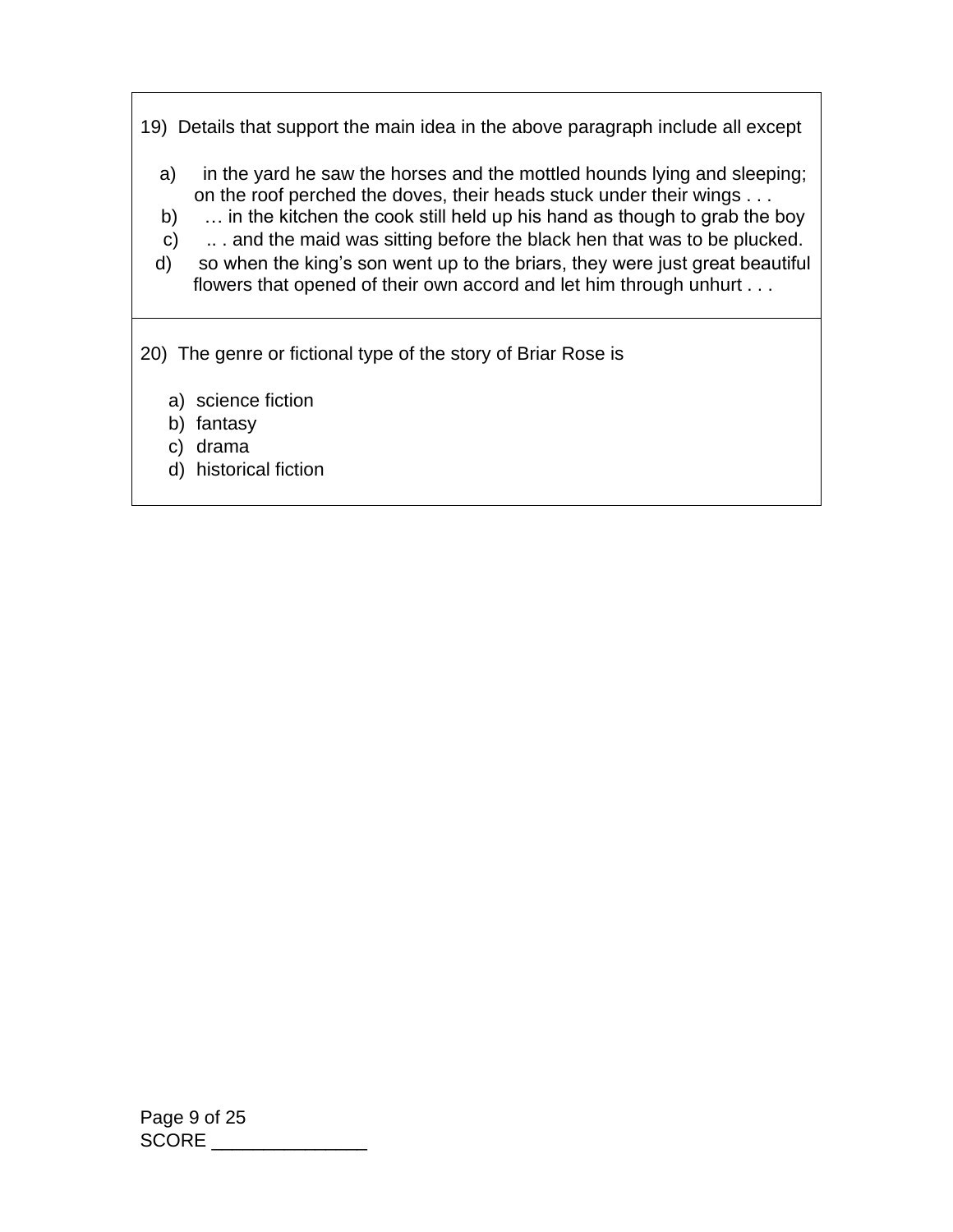21) Read the following paragraph and answer the following question.

One way for a country to become a world power is to be the best at producing something that other countries want. In economic terms, it's called "comparative advantage". Let's say, for example, that farmers in both China and the United States are good at growing rice. But for farmers in the United States to grow rice, they have to give up the opportunity to grow wheat. If China can produce rice without giving up anything else, then they would have a comparative advantage in growing rice. The United States' farmers would be wise to plant wheat instead and have our country buy (or import) rice from China.

Import - to bring in goods or materials from a foreign country for trade or sale

Export - to send or transport goods or materials to a foreign country for trade or sale

If rice is leaving China -- it is a Chinese export. If rice is arriving in the United States, it is a US import.

According to the definition in the paragraph above, an example of a United States export would be

- a) Hondas made in Japan and sold in New York City
- b) computer chips made in California and sold in Florida
- c) watches made in Switzerland and sold in Chicago
- d) cheese made in Wisconsin and sold in Canada

22) What type of fictional story typically uses animals as characters and teaches a moral?

- a) fable
- b) epic poem
- c) personal narrative
- d) historical fiction

Use the passage below to answer questions 23 through 30.

The Frog Prince

Page 10 of 25 SCORE \_\_\_\_\_\_\_\_\_\_\_\_\_\_\_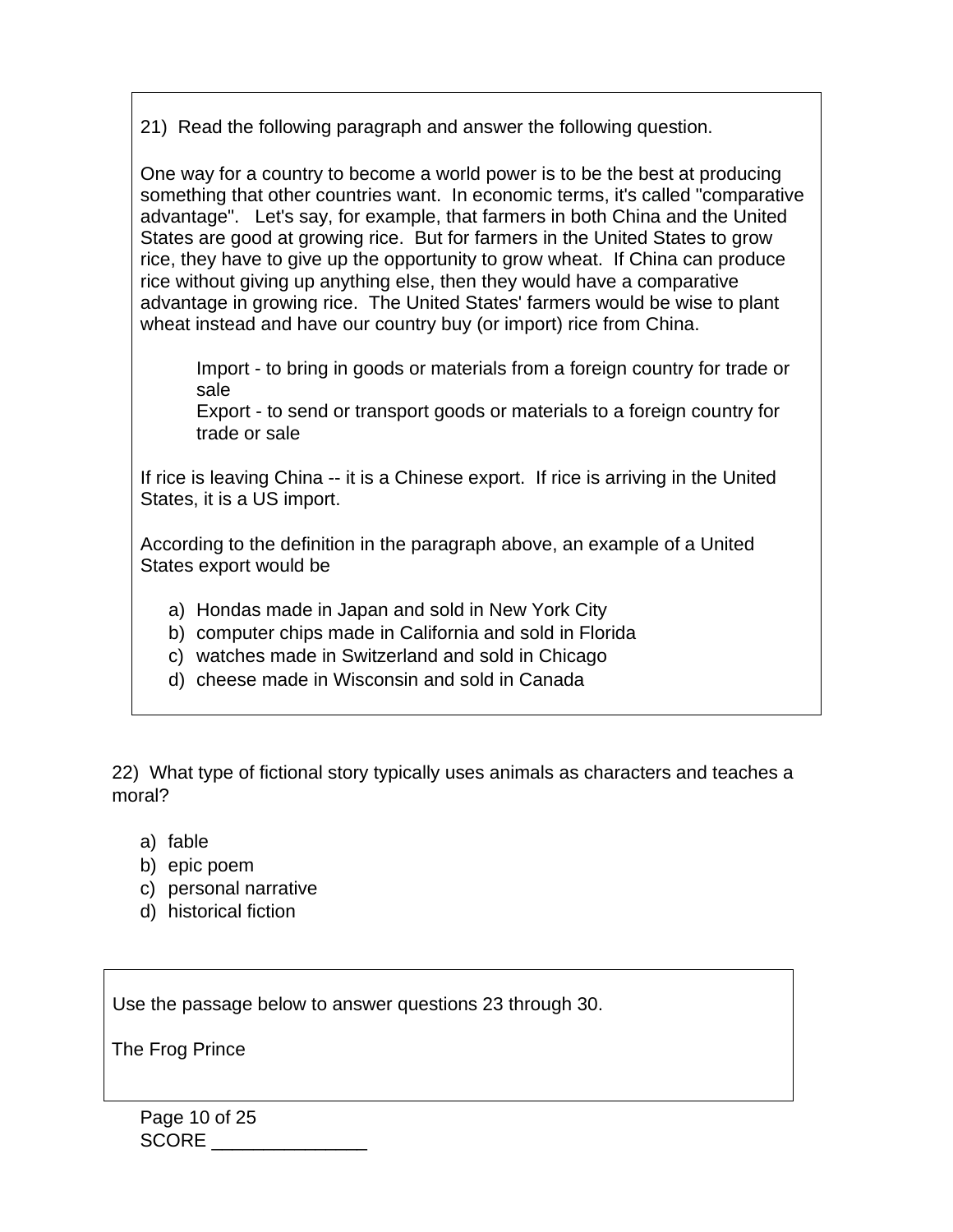One fine evening a young princess put on her coat, and went out to take a walk by herself in a wood. When she came to a cool pool of water, she sat down to rest. She had her favorite toy with her, a golden ball. She threw it up a few times and caught it, until she threw it up so high that she missed it. The ball bounced away and fell into the pool. The princess looked into the spring after her ball, but it was very deep, so deep that she could not see the bottom of it. She began to cry. "I would give away all the riches I own just to get my golden ball back," she sobbed.

At that, a frog put its head out of the water, and said, "Princess, why do you cry so bitterly?"

"Alas!" said she, "My golden ball has fallen into the pool. But why should you care, you nasty thing."

The frog said, 'I don't want your riches, but if you will love me, and let me live with you and eat from off your golden plate, and sleep on your bed, I will bring you your ball again."

"What nonsense," thought the princess, "He can't even get out of the pool to visit me, though he may be able to get my ball for me, so I will agree to do what he asks." So she said to the frog, "Well, if you will bring me my ball, I will do all you ask."

The frog put his head down, and dove deep under the water; and after a little while he came up again, with the ball in his mouth, and threw it on the edge of the pool. As soon as the young princess saw her ball, she ran to pick it up; she was so overjoyed to have it, that she never thought of the frog, but ran home with it as fast as she could. The frog called after her, "Wait, princess, take me with you as you said." But she did not stop to hear a word.

The next day, just as the princess had sat down to dinner, she heard a strange noise--tap, tap--plash, plash--as if something was coming up the marble staircase: and soon afterwards there was a gentle knock at the door, and a little voice cried out and said:

"Open the door, my princess dear, Open the door to your true love here! Remember the words that you and I said By the little pool, in the greenwood shade."

Page 11 of 25 SCORE \_\_\_\_\_\_\_\_\_\_\_\_\_\_\_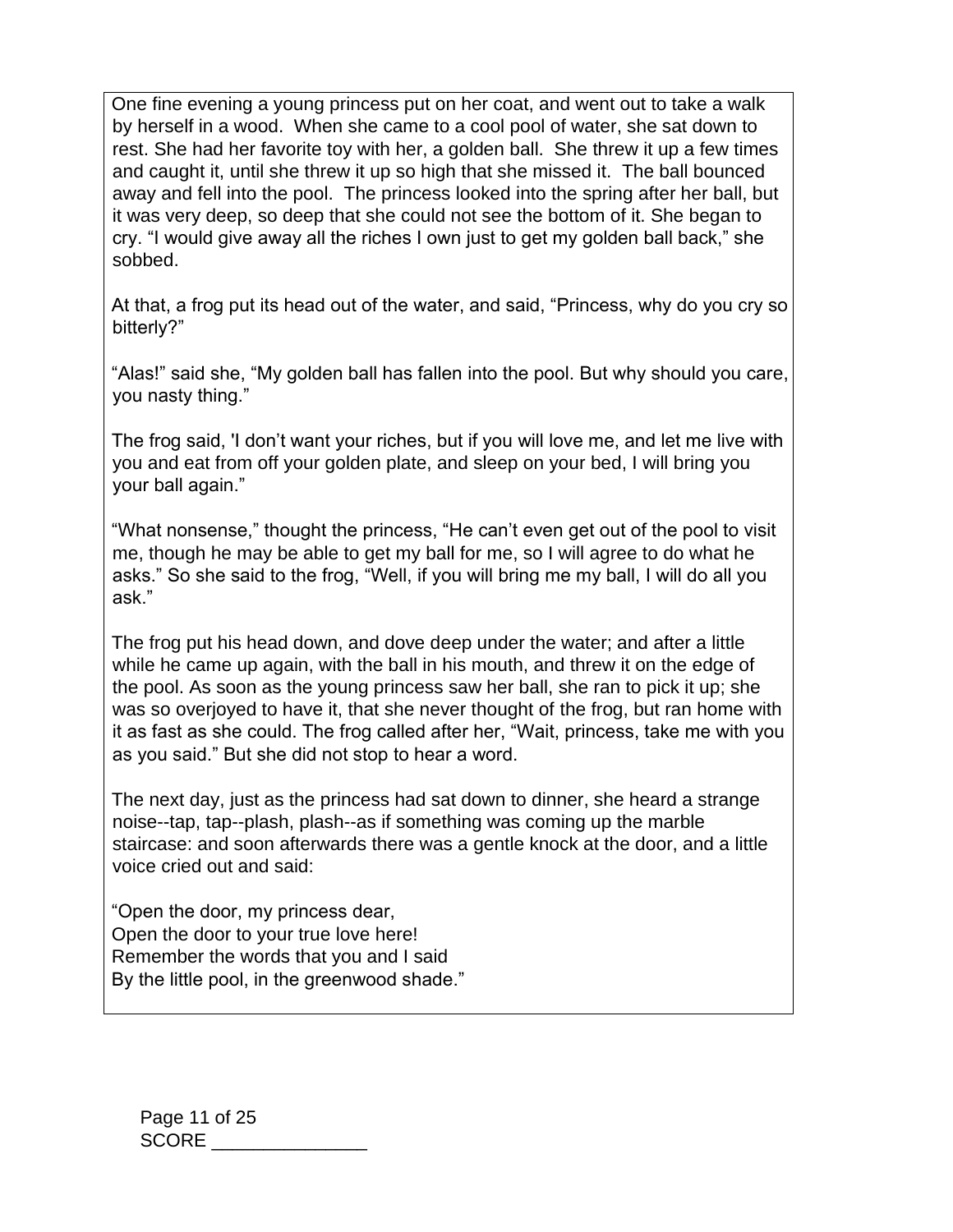Then the princess ran to the door and opened it, and there she saw the frog, whom she had quite forgotten. Frightened, she shut the door as fast as she could. The king, her father, seeing that something had frightened her, asked her what was the matter.

She told him what had happened at the pool, and what she had promised the frog. "And now he is outside that door," she said.

While she was speaking the frog knocked again at the door.

Then the king said to the young princess, "You must keep your promise. Go and let him in."

She did so, and the frog hopped into the room, and then --tap, tap--plash, plash- to the table where the princess sat.

"Please lift me onto a chair," the frog said, "and let me sit next to you." As soon as she did that, he said, "Put your plate close to me so I can eat out of it." Once she did that, he ate until he was full. Then he asked her to carry him upstairs and put him in her bed. She took him up and put him on the pillow of her own bed, where he slept all night long. As soon as it was light he jumped up, hopped downstairs, and went out of the house. "Now, then," thought the princess, "at last he is gone, and I shall be troubled with him no more."

But she was mistaken, for when night came again she heard the same tapping at the door. The frog was back again.

When the princess opened the door the frog came in, and slept upon her pillow as before, till the morning broke. And the third night he did the same. But when the princess awoke on the following morning she was astonished to see, instead of the frog, a handsome prince, gazing on her with the most beautiful eyes she had ever seen, and standing at the head of her bed.

He told her he had been enchanted by a spiteful fairy, who had changed him into a frog, and that he had been fated to stay as a frog until some princess should take him out of the pool, and let him eat from her plate, and sleep upon her bed for three nights. "You," said the prince, "have broken his cruel charm, and now I have nothing to wish for but that you should go with me into my father's kingdom, where I will marry you, and love you as long as you live."

The young princess, you may be sure, was not long in saying "Yes" to all this, and as they spoke a beautiful coach drove up, with eight prancing horses.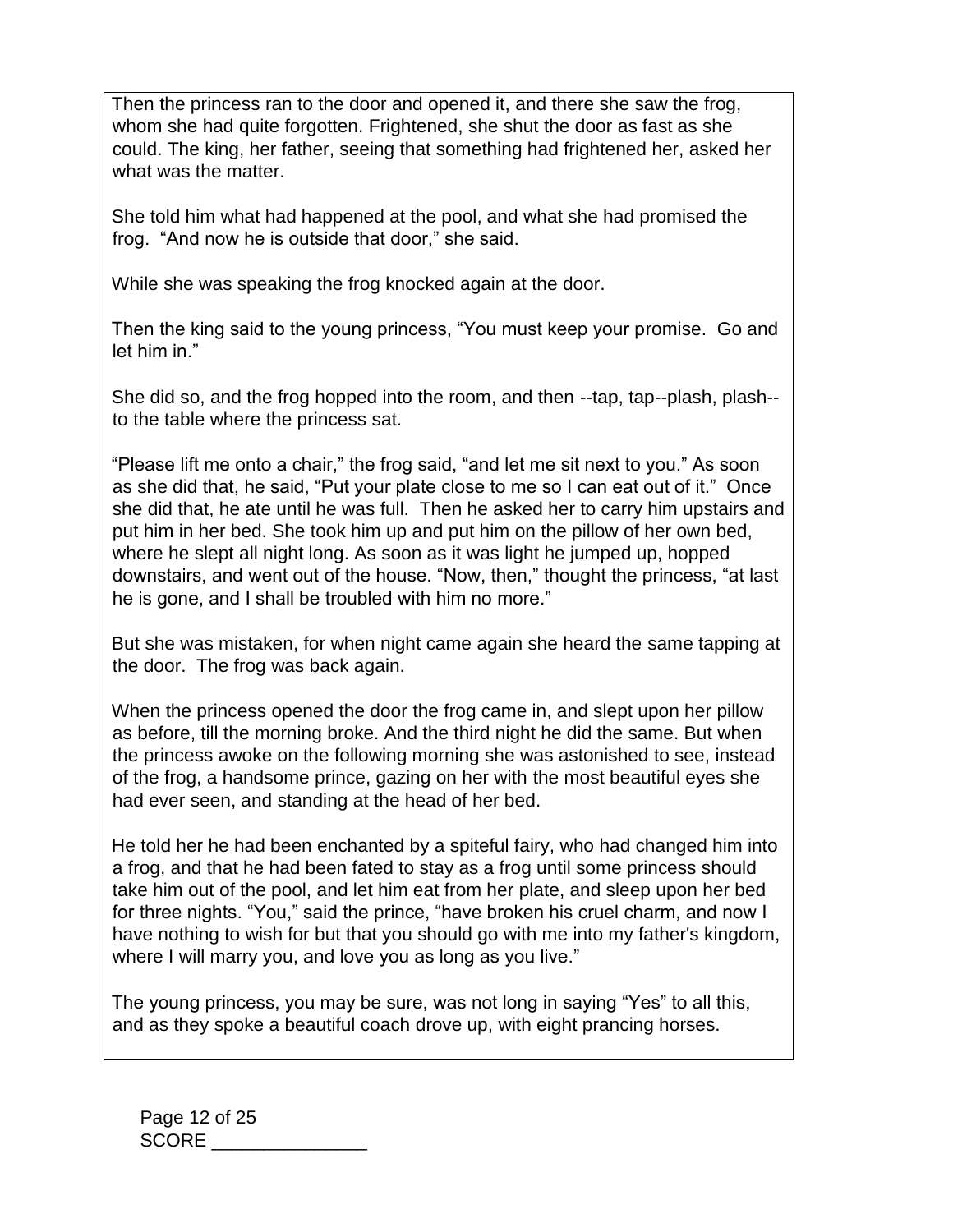They then said good-bye to the king and got into the coach with eight horses, and set out for the prince's kingdom, which they reached safely. There they lived happily a great many years.

23. What would the main conflict of the story best be described as?

- a) person vs. person
- b) person vs. self
- c) person vs. society
- d) person vs. nature

24) The sentence, "There they lived happily a great many years" is considered what part of the plot?

- a) rising action
- b) conflict
- c) climax
- d) resolution

25) When does the climax occur in the story, The Frog Prince?

- a) when the princess first meets the frog
- b) when the king tells the princess she must keep her promise
- c) when the frog shows up to collect on the princess' promise
- d) when the princess and the frog prince ride away in the coach

26) What point of view is the story told in?

- a) first person
- b) second person
- c) third person
- d) fourth person

Page 13 of 25 SCORE \_\_\_\_\_\_\_\_\_\_\_\_\_\_\_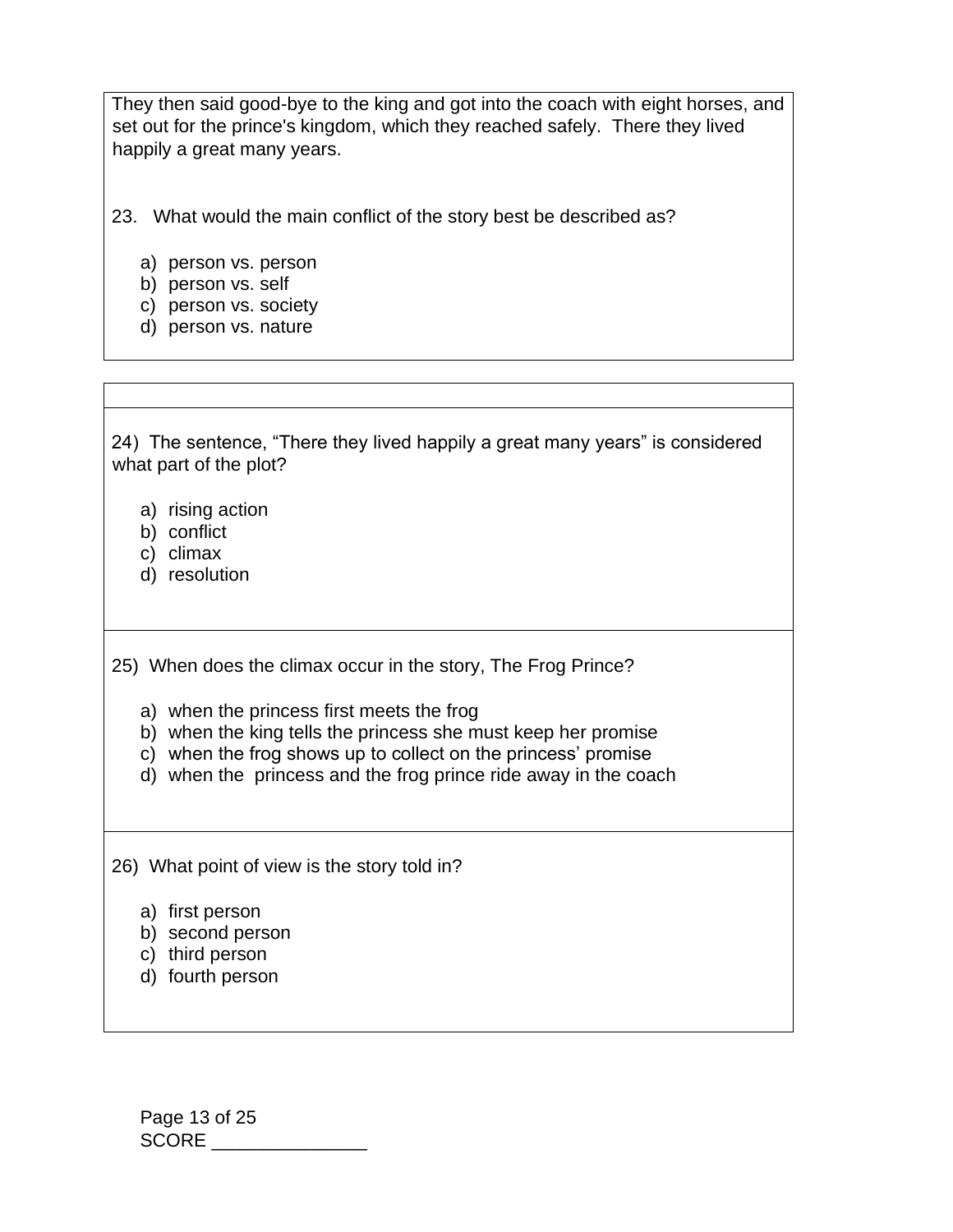27) What is the main theme of the story?

- a) freedom is important
- b) keeping promises is important
- c) beauty is hidden inside
- d) cleverness is more important than strength

28) What is the most likely setting of the story?

- a) in the past, in a make-believe land
- b) in the future, in a big city
- c) in present time, in a small town in Pennsylvania
- d) in the past, a top a frozen mountain range

29) What was the motivation for the frog to get the princess' ball?

- a) the frog wanted to marry the princess
- b) the frog wanted to break the curse
- c) the frog wanted to meet the king
- d) the frog wanted to hurt the princess

30) Which part of the story best helps to support the theme?

- a) the personalities of the princess and the servants
- b) the princess walking away from the frog after he got her ball
- c) the frog prince asking the princess to marry him
- d) the frog diving into the pond to bring up the golden ball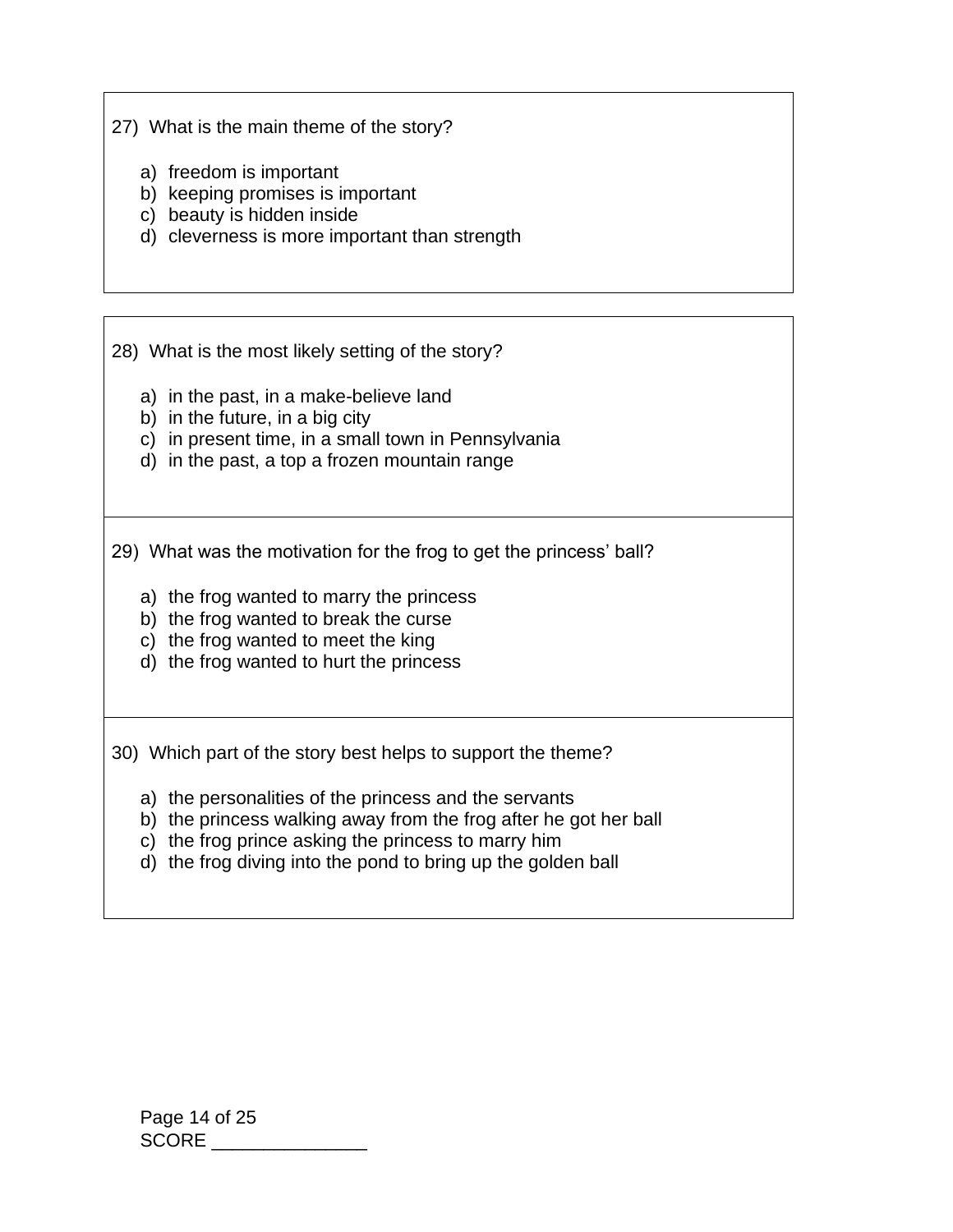31) Read the following paragraph and answer the following question.

Monarchy is a form of government in which the supreme power is actually or nominally lodged in a king, queen, or emperor. This is a type of government that is ruled by a leader who passes his/her power down to their family. There are two basic types of monarchies. Absolute Monarchy--type of government where a ruler of a kingdom has complete power over his/her subjects. Constitutional Monarchy--monarchy limited in its power by a constitution.

The suffix –or added to a word means "person or thing that--." In the word "emporer" above, what is the root word? Use your vocabulary knowledge and the context of the paragraph.

- a) empirical
- b) empire
- c) emphasis
- d) employ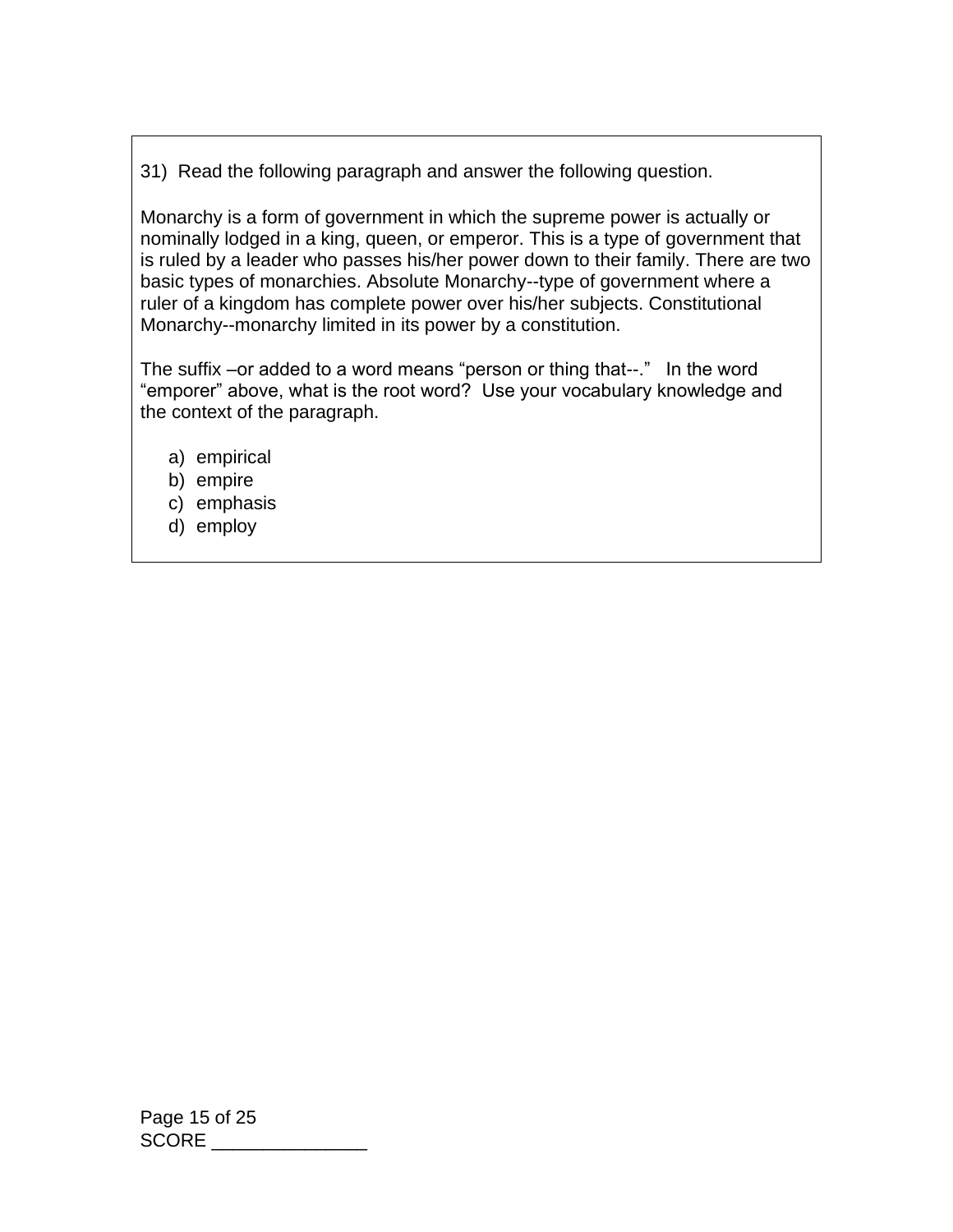32) Read the following passage and answer the following question.

Early Stone Age people had to keep their focus on survival, and so they spent much of their time hunting, gathering plants to eat, and making tools. Because they depended on their immediate environment to provide food for them, they had to move a lot to follow animal herds and find new sources of nourishing plants.

This meant they didn't build homes and settle down. They often lived in caves and wandered from one to another when they needed to. Caves gave them a safe place to raise children, protection from weather and wild animals, and a place to store food. Places inside the caves were hollowed out to keep food safe from animals. At night or during storms, people rolled huge stones across the opening of the cave for even more protection. If they couldn't find shelter during their travels for food, they had to live outside in the elements for a while. or weapons, Stone Age people used stone axes, spears, bolas (stones bound on the end of a leather string and then bound together at the other end), and later bows and arrows. These weapons were used for hunting. However, there is some evidence from fossils that Stone Age people may have killed ach other on occasion, perhaps for hunting or other territorial reasons. Stone Age people also used animals for clothing and other materials. Their clothes were made of animal skins. Even though many of their tools were made

of stone, they used bone, too.

Another important development for the people living in the Stone Age was the discovery that they could make and use fire. Although we do not know exactly how they made it themselves, we know from studying other cultures around the world that fire can be made by rubbing two sticks together vigorously or striking certain rocks together to create a spark that ignited small twigs and dried grass. Farming began during the New Stone Age. When people began to farm crops, nomadic life faded; and people began to set up civilizations.

Read this summary of the passage above:

"Early Stone Age people were nomadic hunters and gatherers of food. They usually lived in caves for protection from weather and animals. They made stone tools for hunting and used animal skins for clothing. The Early Stone Age ended when people stopped wandering from place to place and began to farm crops." One important element that should have been included in the summary of this passage is:

- a) Stone Age people may have killed each other on occasion
- b) Stone Age people used animal bone as well as stone for their tools
- c) Stone Age people discovered and used fire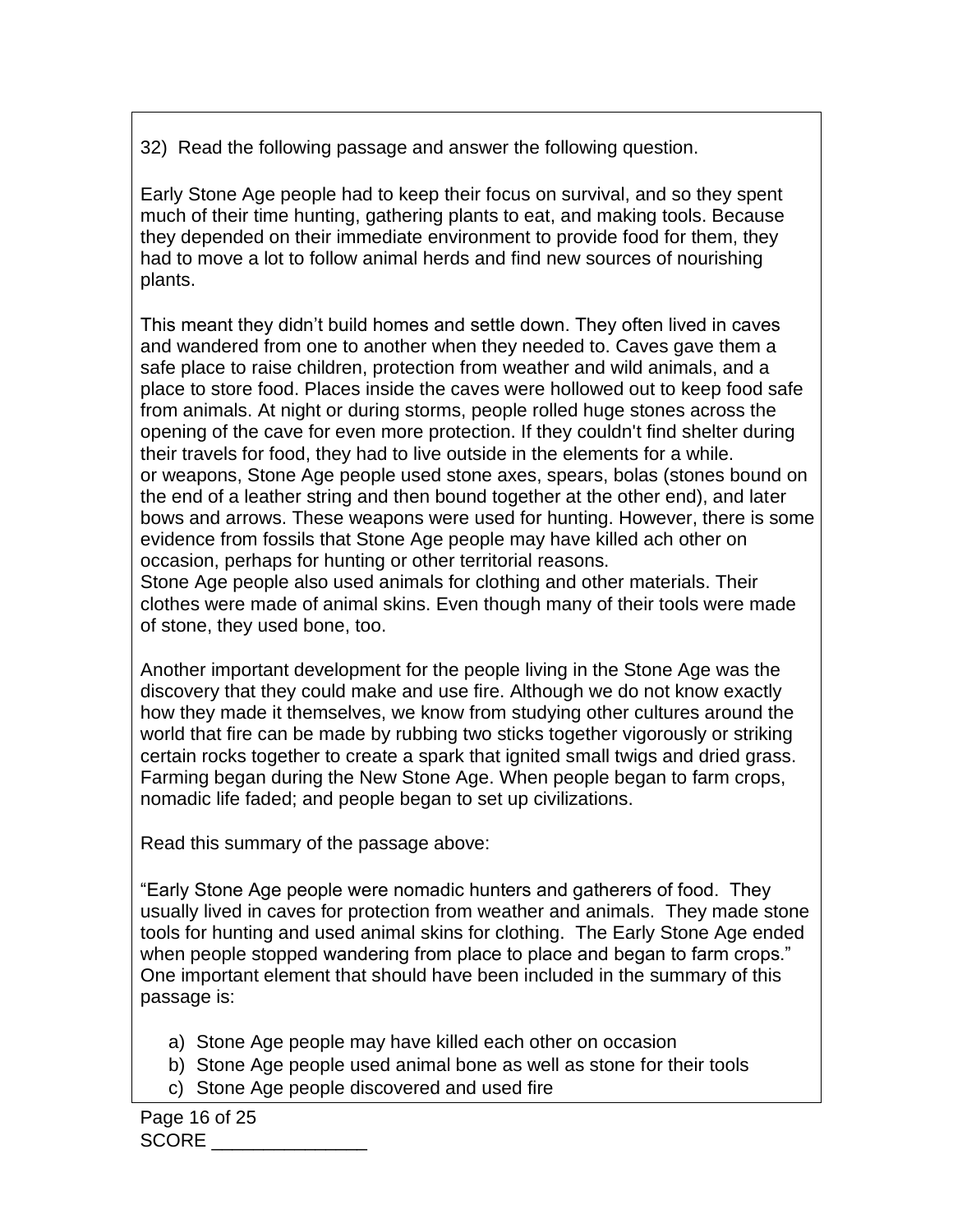d) Stone Age people raised their children in their cave homes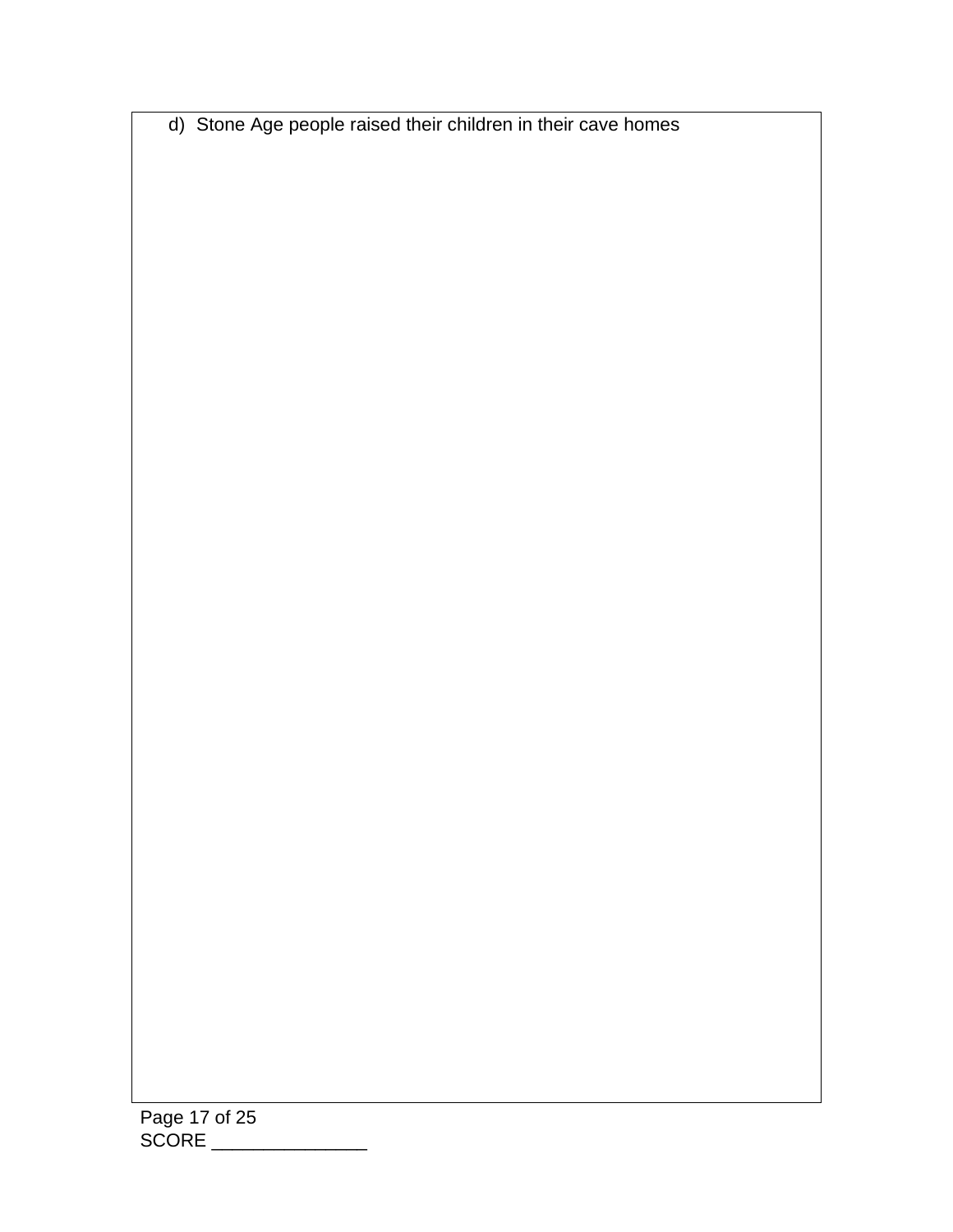Read the following six paragraphs and answer questions 33 through 35.

Our first year in New York we rented a small apartment with a Catholic school nearby, taught by the Sisters of Charity, hefty women in long black gowns and bonnets that made them look peculiar, like dolls in mourning. I liked them a lot, especially my grandmotherly fourth-grade teacher, Sister Zoe. I had a lovely name, she said, and she had me teach the whole class how to pronounce it. Yolanda. (P 1)

As the only immigrant in my class, I was put in a special seat in the first row by the window, apart from the other children, so that Sister Zoe could tutor me without disturbing them. Slowly, she enunciated the new words I was to repeat: laundromat, cornflakes, subway, snow. (P 2)

Soon I picked up enough English to understand holocaust was in the air. (P 3)

Sister Zoe explained to a wide-eyed classroom what was happening in Cuba. Russian missiles were being assembled, trained supposedly on New York City. President Kennedy, looking worried too, was on the television at home, explaining we might have to go to war against the Communists. (P 4)

At school, we had air-raid drills: An ominous bell would go off and we'd file into the hall, fall to the floor, cover our heads with our coats, and imagine our hair falling out, the bones in our arms going soft. At home, Mami and my sisters and I said a rosary for world peace. I heard new vocabulary: nuclear bomb, radioactive fallout, bomb shelter. (P 5)

Sister Zoe explained how it would happen. She drew a picture of a mushroom on the blackboard and dotted a flurry of chalk marks for the dusty fallout that would kill us all. (P 6)

- 33) This story is told
	- a) in the first person from the point of view of Sister Zoe
	- b) in the first person from the point of view of the immigrant student
	- c) in the third person from the point of view of a narrator outside the story
	- d) in the third person from the point of view of the group of students in the class

Page 18 of 25 SCORE \_\_\_\_\_\_\_\_\_\_\_\_\_\_\_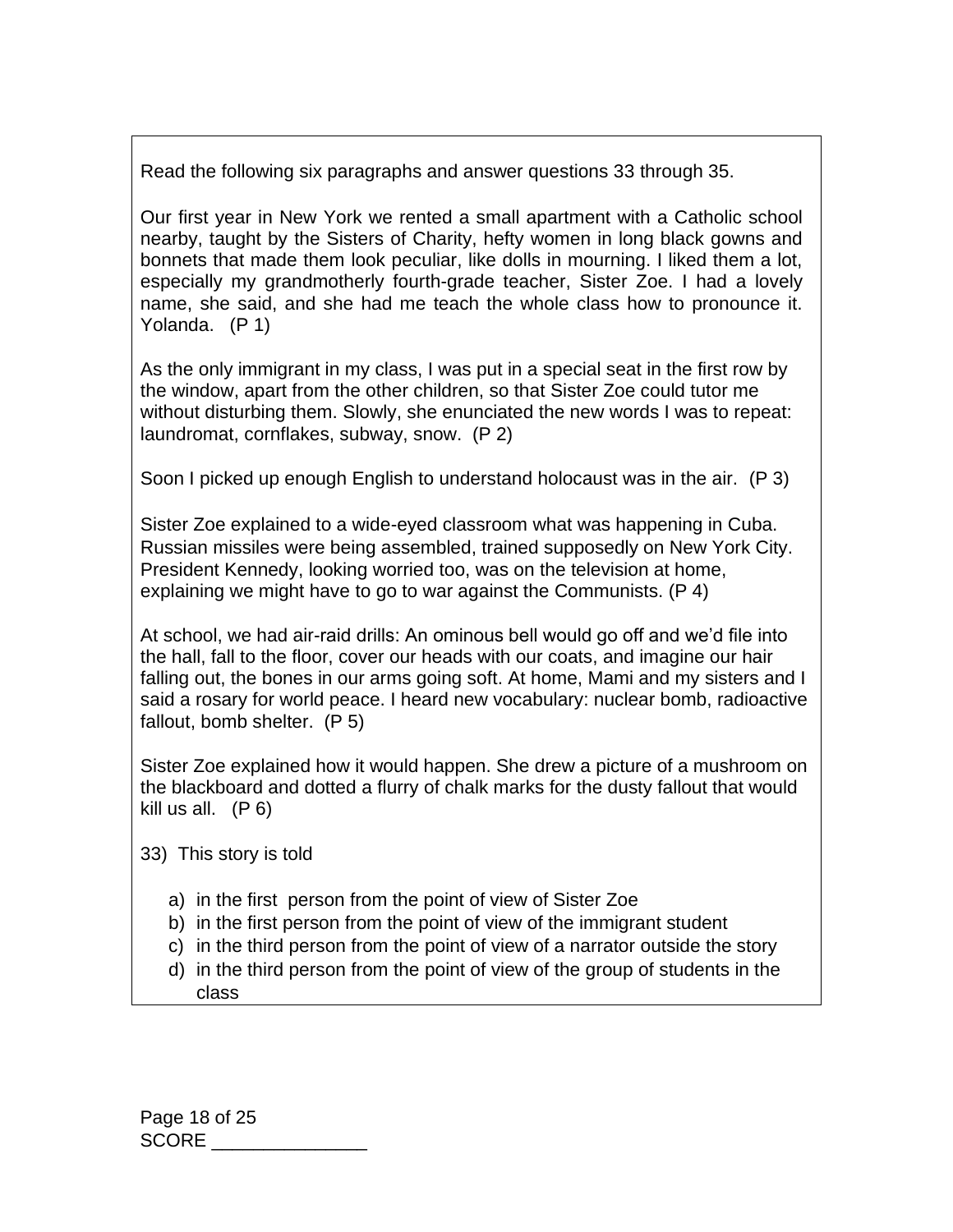34) Which phrase from the story section above includes an example of a simile?

- a) like dolls in mourning (paragraph 1)
- b) Holocaust was in the air (paragraph 3)
- c) an ominous bell would go off (paragraph 5)
- d) she drew a picture of a mushroom (paragraph 6)

35) Which phrase from the story section above includes an example of a metaphor?

- a) like dolls in mourning (paragraph 1)
- b) Holocaust was in the air (paragraph 3)
- c) an ominous bell would go off (paragraph 5)
- d) she drew a picture of a mushroom (paragraph 6)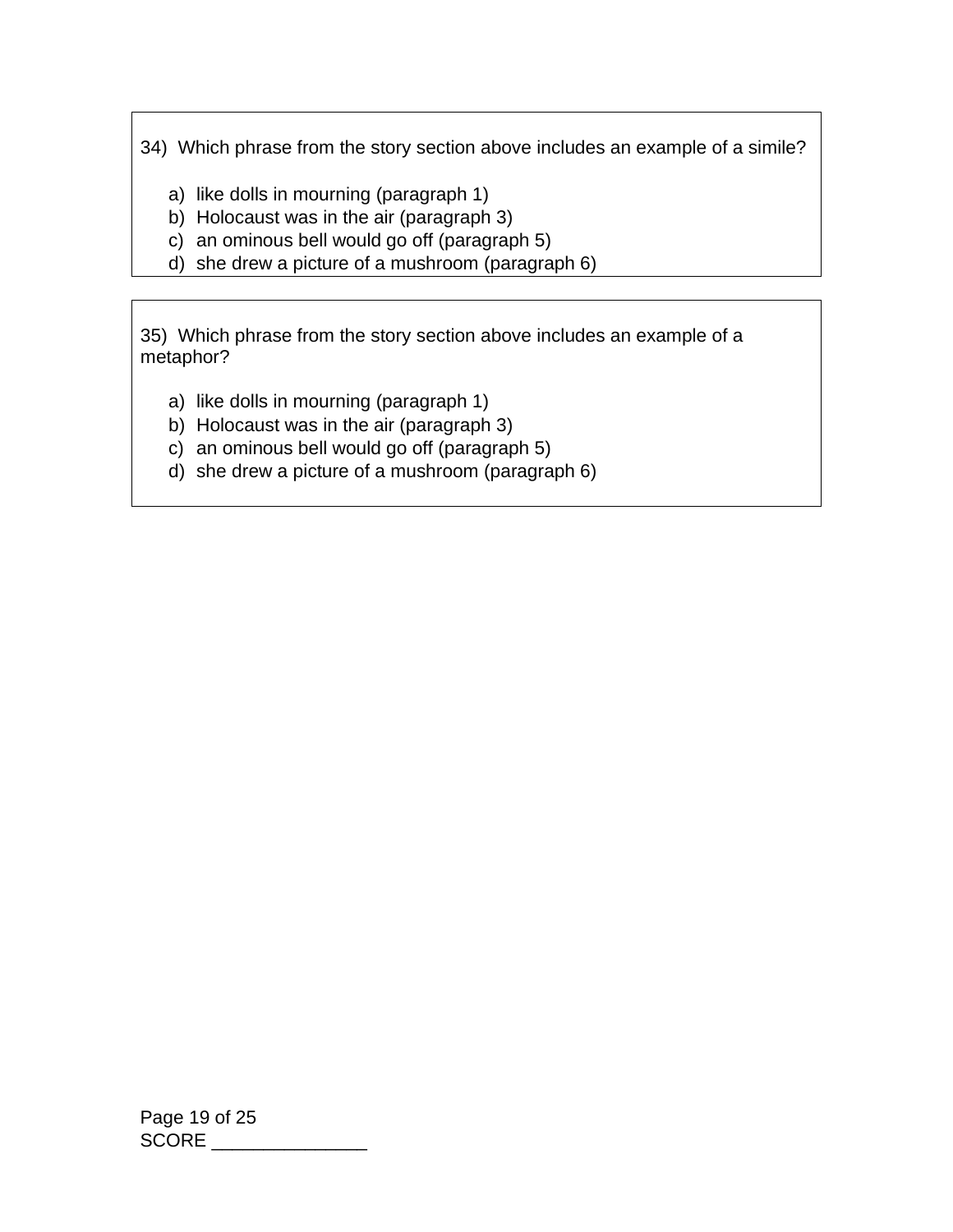Read the following paragraphs and answer questions 36 through 40.

We fell in love with the quaint old house as soon as we saw it. We came upon it by chance late one afternoon when the summer sunshine was filtering through the stately old oaks that had spread their branches protectively over it. Its weathered facade took on a luminescent, almost silvery quality where it was bathed in the sun's rays. A flagstone path curved invitingly through the trees toward the front steps; and a spacious veranda, its railings entwined with honeysuckle, rambled along the whole length of the house. The delicate fragrance of roses somehow still growing in the flowerbeds and the singing of crickets in the approaching twilight lent to the scene a feeling of peace and solitude so strong that we were bewitched by it.

It was on a hot, oppressive summer afternoon that we stumbled upon that Jackson place. It stood there with its peeling paint and sagging shutters exposed in the blinding glare of the day despite the meager protection of a scattering of old trees carrying more bare, dead branches than living ones. The flagstone path leading to the front door was choked with weeds, and the slabs of stone had in places been heaved up by the greedy roots of the old trees. A few pitiful blooms had somehow survived in what remained of the flowerbeds; the rest had long since been strangled by the encroaching underbrush. No sound came to us except the monotonous buzzing of insects and the rasping of bare branches when an occasional tongue of hot air would move through them. The sense of desolation and decay was almost overpowering.

We had heard about the Jackson house but had never seen it until we passed that way one afternoon last summer. It was not a pretentious dwelling, but had housed comfortably several generations of a large family over a period of years. After being vacant for so long, it was, of course, showing signs of neglect. It was badly in need of paint and patching in places, but it was basically a solid structure surrounded by several oak trees which had probably been planted by the original Jackson. Here and there in the yard were what remained of flowerbeds laid out with a carefully planned casualness, and through the center wound a flagstone walk leading to the wide porch. The setting was so far removed from any sign of civilization that it seemed almost as if time had passed it by.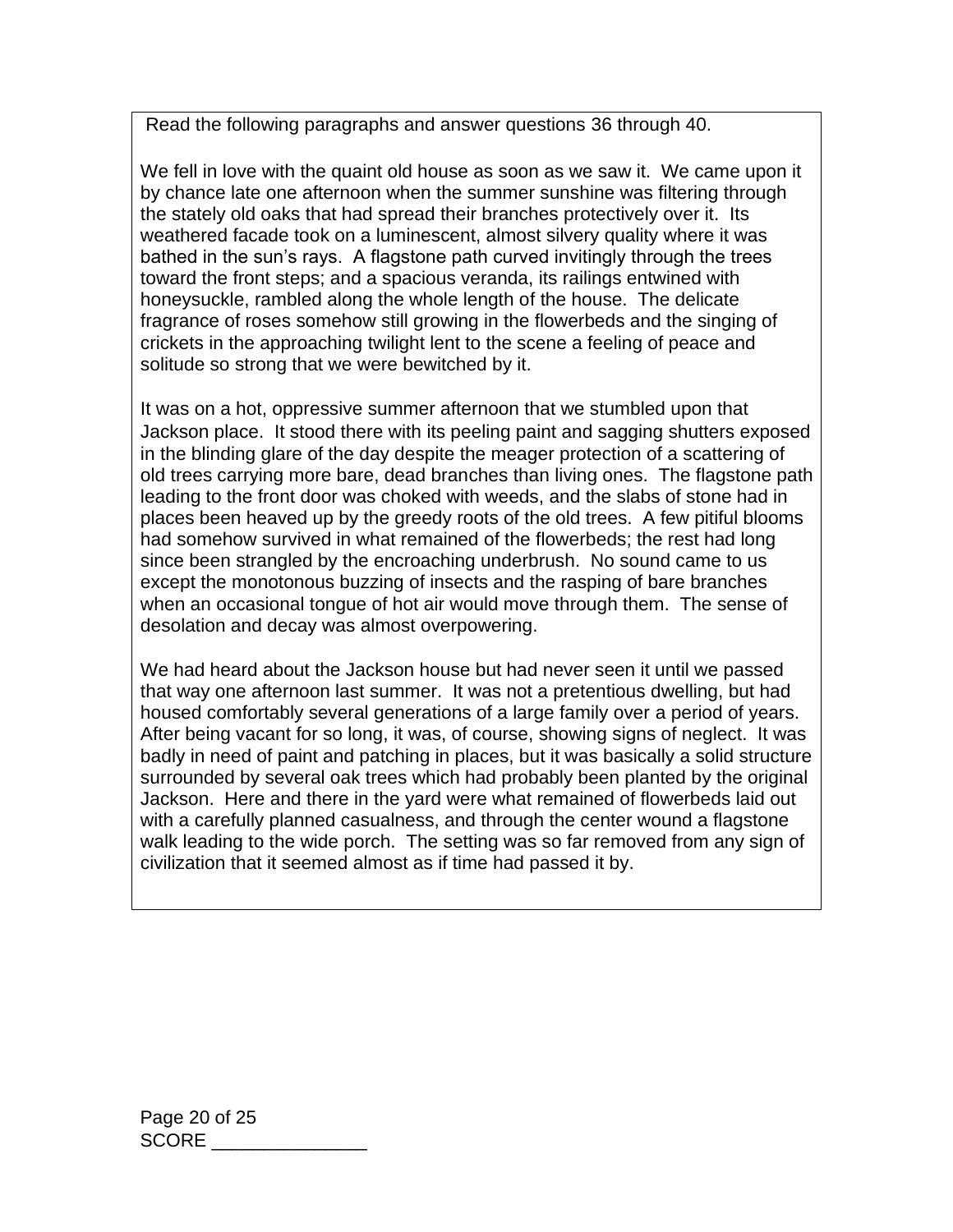36) Here are three paragraphs about the same house. The main difference in the three paragraphs is:

- a) setting
- b) plot
- c) time period
- d) tone

37) The words "peace and solitude" give a pleasant feeling in paragraph one. What words in paragraph 2 give the opposite feeling?

- a) summer afternoon
- b) desolation and decay
- c) scattering of old trees
- d) what remained of the flowerbeds

38) Which phrase in one of the paragraphs gives the most negative idea about the house?

- a) the quaint old house
- b) the Jackson house
- c) basically a solid structure
- d) that Jackson place

39) Three people wrote these paragraphs about the same house. Each had a different viewpoint. The viewpoint of the writer of the third paragraph is

- a) positive
- b) negative
- c) neither positive nor negative
- d) uninterested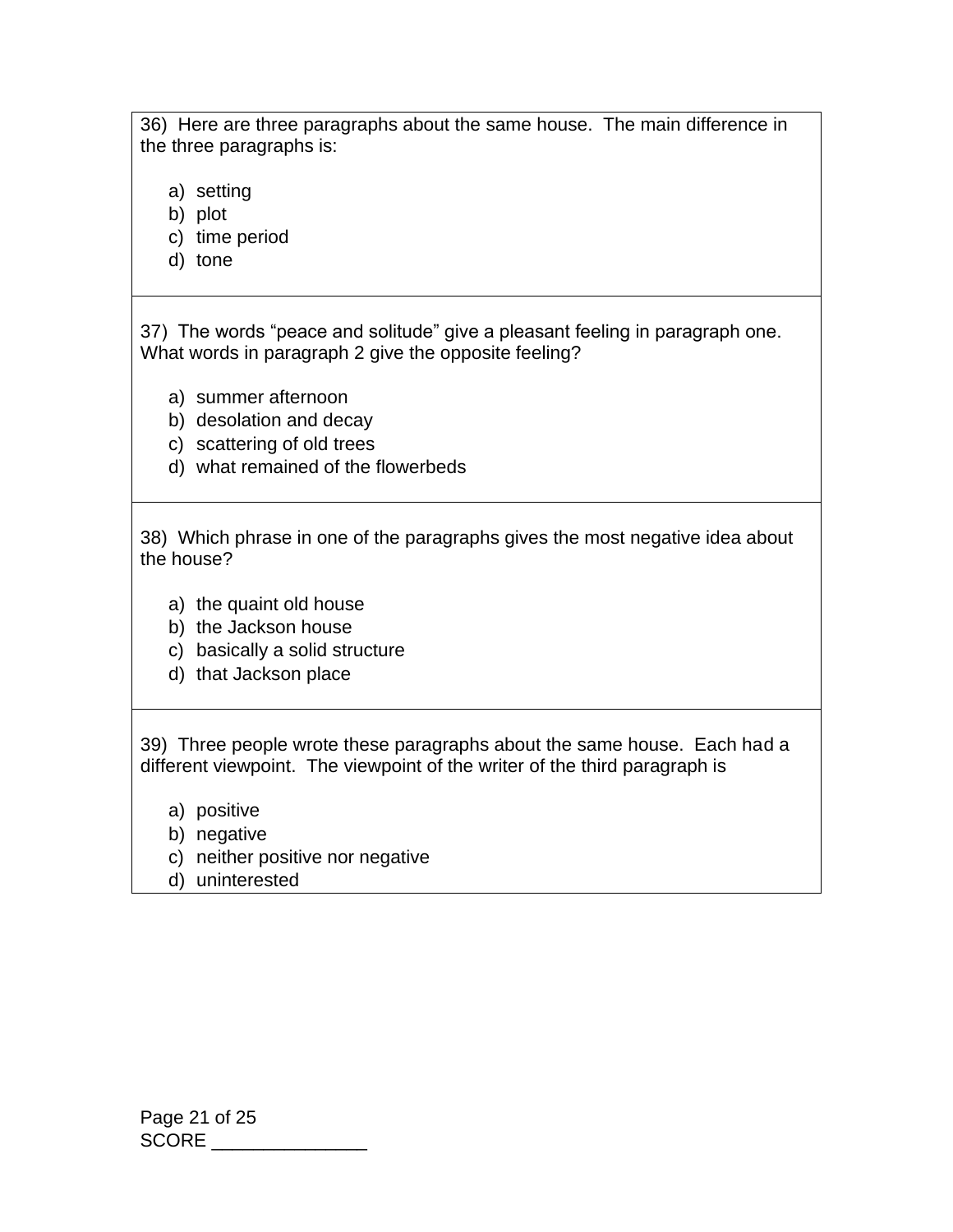40) The author's purpose for each of these paragraphs was to describe. The author of the first paragraph described the outside of the house as a "weathered façade." Which sentence in the second paragraph describes the outside of the house in a way which supports his or her different point of view?

- a) "It was on a hot, oppressive summer afternoon that we stumbled upon that Jackson place"
- b) "It stood there with its peeling paint and sagging shutters. . ."
- c) "The flagstone path leading to the front door was choked with weeds. . ."
- d) ". . . the slabs of stone had in places been heaved up by the greedy roots of the old trees

Read the following passages and answer questions 41 and 42.

Greek City States and Governments

When Greek villages started to band together to form strong trading centers, they were called city-states. Eventually, hundreds of city-states formed in ancient Greece.

Citizens of all city-states believed in the same gods. They all spoke the same language, but citizens of ancient Greek city-states considered themselves to be citizens of their individual city-states. Each city-state, sometimes called a polis, had its own characteristics, goals, laws, and customs. Ancient Greeks were very loyal to their city-state. Greece was not yet one country, simply a collection of Greek city-states.

## Athens

Athenians were known for their literature, poetry, drama, theatre, education, buildings, and government. They were the scholars of ancient Greece. Athens was one of the two most powerful city-states in ancient Greece. The patron of Athens was Athena, goddess of wisdom. Perhaps because Athena was their patron, Athenians put a great deal of emphasis on education.

Remember from our last lesson that Athena was the goddess of wisdom, warfare, handicrafts and reason. She was the sister of Ares, and the daughter of Zeus. She was the wisest of the gods. Her symbols are the aegis, owl, and olive tree.

Girls learned at home from their mothers. They learned how to run a home and how to be good wives and mothers. Boys were also taught at home by their mothers until they were six years old. Once they turned seven, boys went to

Page 22 of 25 SCORE \_\_\_\_\_\_\_\_\_\_\_\_\_\_\_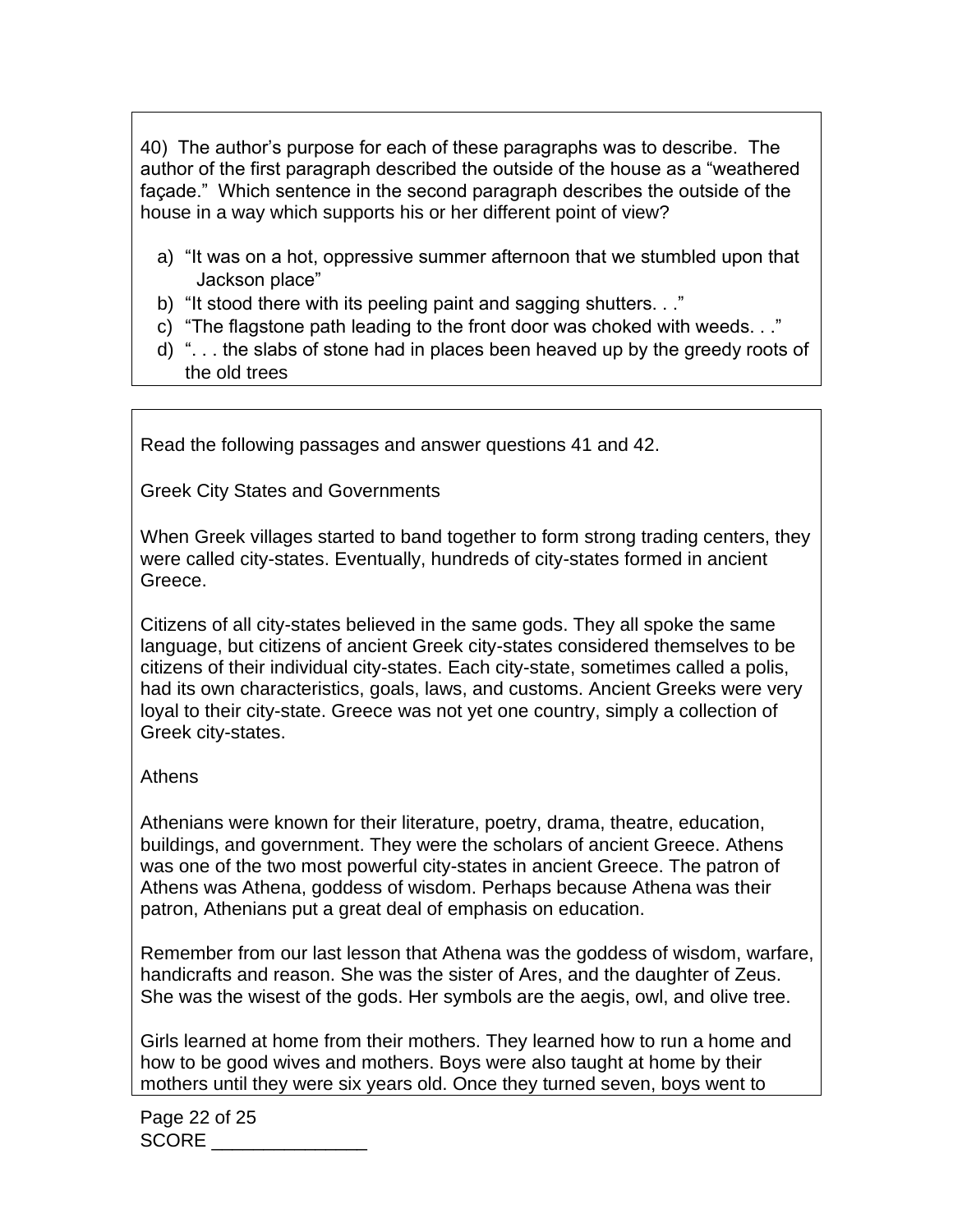school. They memorized Homer's works. They studied theater, public speaking, reading, writing, and math. When they were 18, boys went to military school. The men of Athens met each week to discuss government and city-state issues. They experimented with government. For about 100 years, Athens was a direct democracy!

## Sparta

The Spartans were warriors. They went through pain and hardship to become superior Spartan soldiers and citizens. Sparta's government was an oligarchy. The people were ruled by a small group of citizens.

The goal of Spartan education was to create a strong warrior. Boys were taken away from their parents at age seven to be trained as soldiers. Some children

grew up to be warriors while others became spies.

Men did not live with their families. They visited their families, but men lived in soldiers' barracks. Women had a lot of freedom and were taught to be fighters. Some women became warriors and many ran businesses.

**Corinth** 

Corinth was a cultural center as well as a trade center. The form of government was monarchy. Because is was a huge trade center, Corinthians had to create their own currency. People who came to trade in Corinth had to exchange their money for Corinth's money.

The boys of Corinth were educated in the arts and the sciences. Children were taught at home until they were seven years old. From age seven to fourteen, boys went to school and studied poetry, drama, public speaking, accounting, reading, writing, math, science, and the flute. If parents could pay for it, boys went on in school after age fourteen. All boys were forced to go to military school.

41) The organization of this series of paragraphs is based on

- a) sequence
- b) comparison/contrast
- c) cause/effect
- d) question/answer

Page 23 of 25 SCORE \_\_\_\_\_\_\_\_\_\_\_\_\_\_\_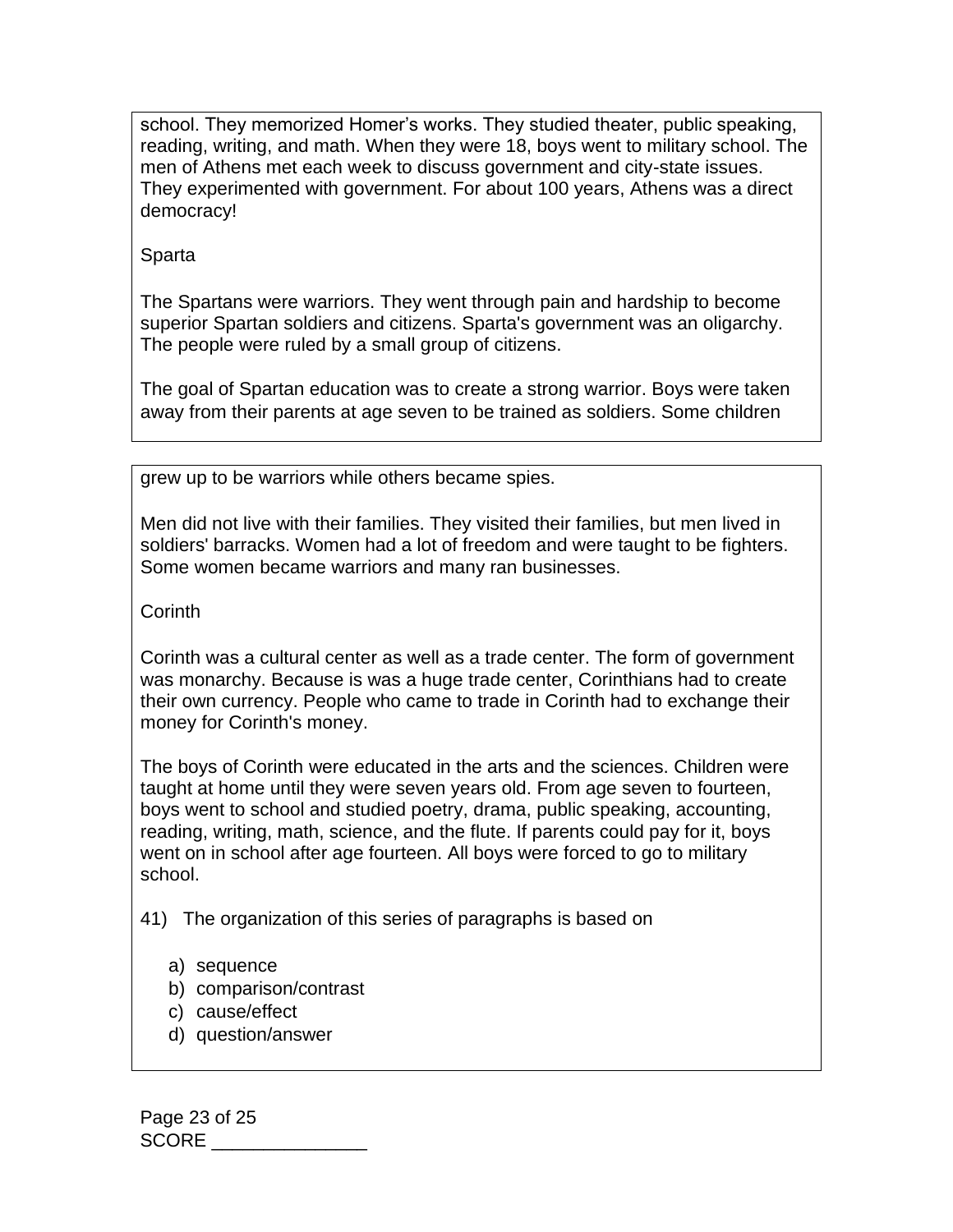42) This sentence would best fit into which section? "Because Greece was not yet one country, there was no central government in ancient Greece."

- a) Greek City-States and Governments
- b) Athens
- c) Sparta
- d) Corinth

43) Which of the following is an example of personification?

- a) the TV greedily ate up all Andy's spare time
- b) Luke was hungry enough to eat two horses
- c) Libby is a fish in the water
- d) Allison has hair like spun silk

44) Read these directions for changing a bicycle tire and answer the following question.

Changing a bicycle tire can be easy and take just a few minutes. It is important for cyclists to have this skill so that they do not become stranded while on a ride.

The steps are listed below. Put them in the correct order.

Step A - Remove the damaged inner tube and install the new one in its place. Place the tire and tube next to the rim. By using the tire tool, squeeze the tire into the rim slowly. Do this one inch at a time.

Step B - After the rim is secured in place, inflate the tube with a hand pump.

Step C - Remove the wheel from the bike. Completely deflate the damaged tire and pry it away from the rim.

Step D - Test your new tire to make sure that the tire is firmly in place. Put these four steps in the proper order:

a)  $A - B - C - D$ b)  $B - C - D - A$ c)  $C - A - B - D$ d)  $A - C - B - D$